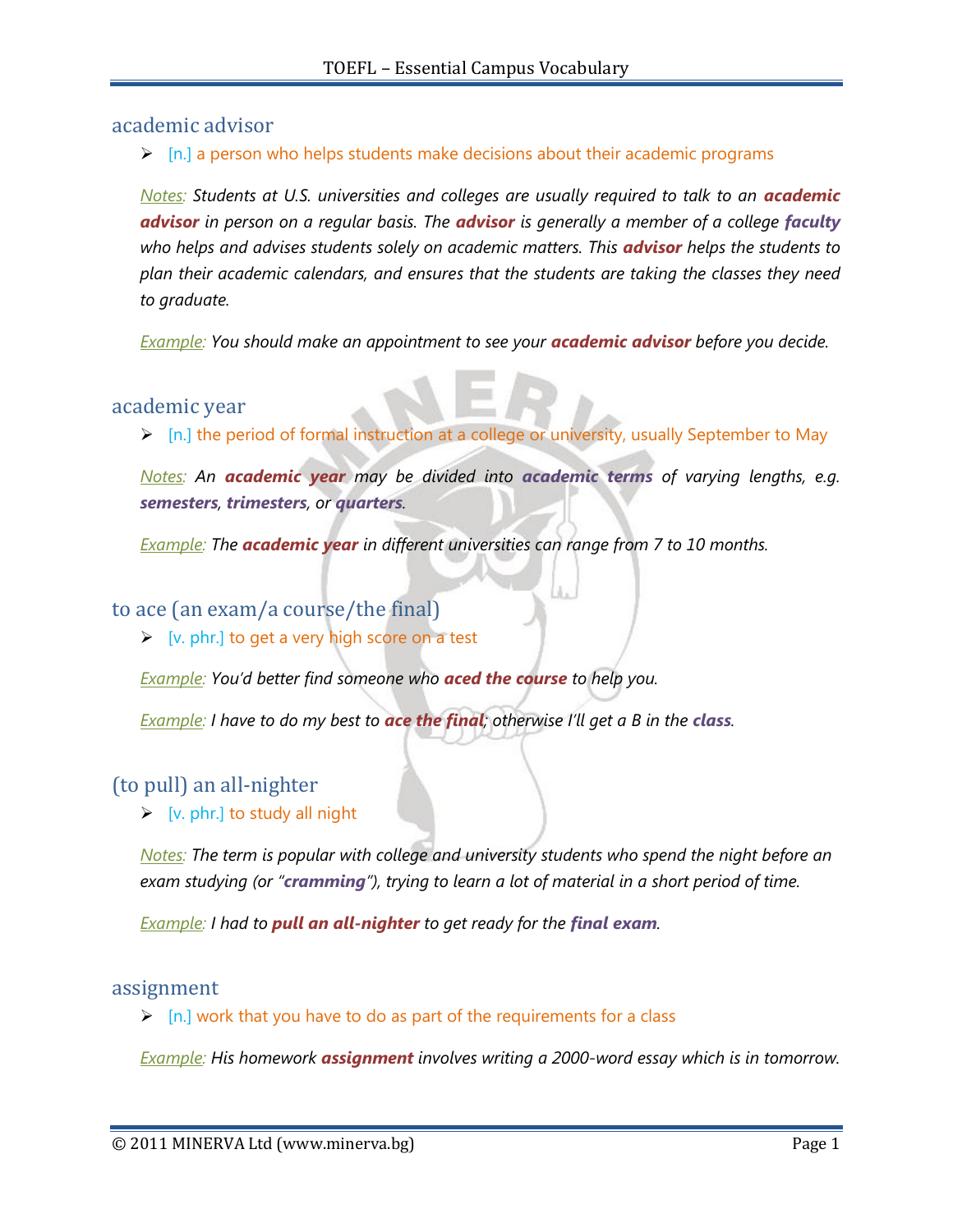assistant professor

 [n.] a college or university teacher who ranks above an **instructor** / **lecturer** and below an **associate professor**

*Notes: Assistant professors do not have tenure. An assistant professor who receives tenure becomes an associate professor.*

*Example: When the professor is ticked off, he sends in his assistant to teach the class.*

# assistantship

 [n.] an opportunity for a graduate student to teach or do research in exchange for a **tuition remission** or a **stipend**

*Notes: Students (usually graduate students) can sometimes apply for an assistantship through part-time academic employment, that is in exchange for teaching or research tasks they perform for a faculty member, the department, or the college. A graduate teaching assistant (or TA) can typically expect to receive an annual stipend roughly between \$6,000 and \$15,000 as well as free tuition. An assistantship involves many duties and responsibilities like teaching sections of a course, running laboratory sessions, grading undergraduate student papers, meeting with students during regular office hours, etc. However, as an assistant you gain valuable experience in and out of the classroom, interact closely with faculty members in your department, establish yourself and develop crucial working relationships with your professors which might prove important to your future success.*

*Example: My roommate got an assistantship from State University.*

## associate professor

 [n.] a college or university teacher who ranks above an **assistant professor** and below a **professor**

*Notes: An assistant professor who receives tenure becomes an associate professor. An associate professor may later be appointed a full professor. Assistant professors, associate professors and full professors at American universities perform many duties: they teach classes, advise students, and carry out research that is published. They also serve on university committees and take part in other activities.*

*Example: Dr. Jacobs is an associate professor now but he is expected to be promoted to a full professor at the end of the year.*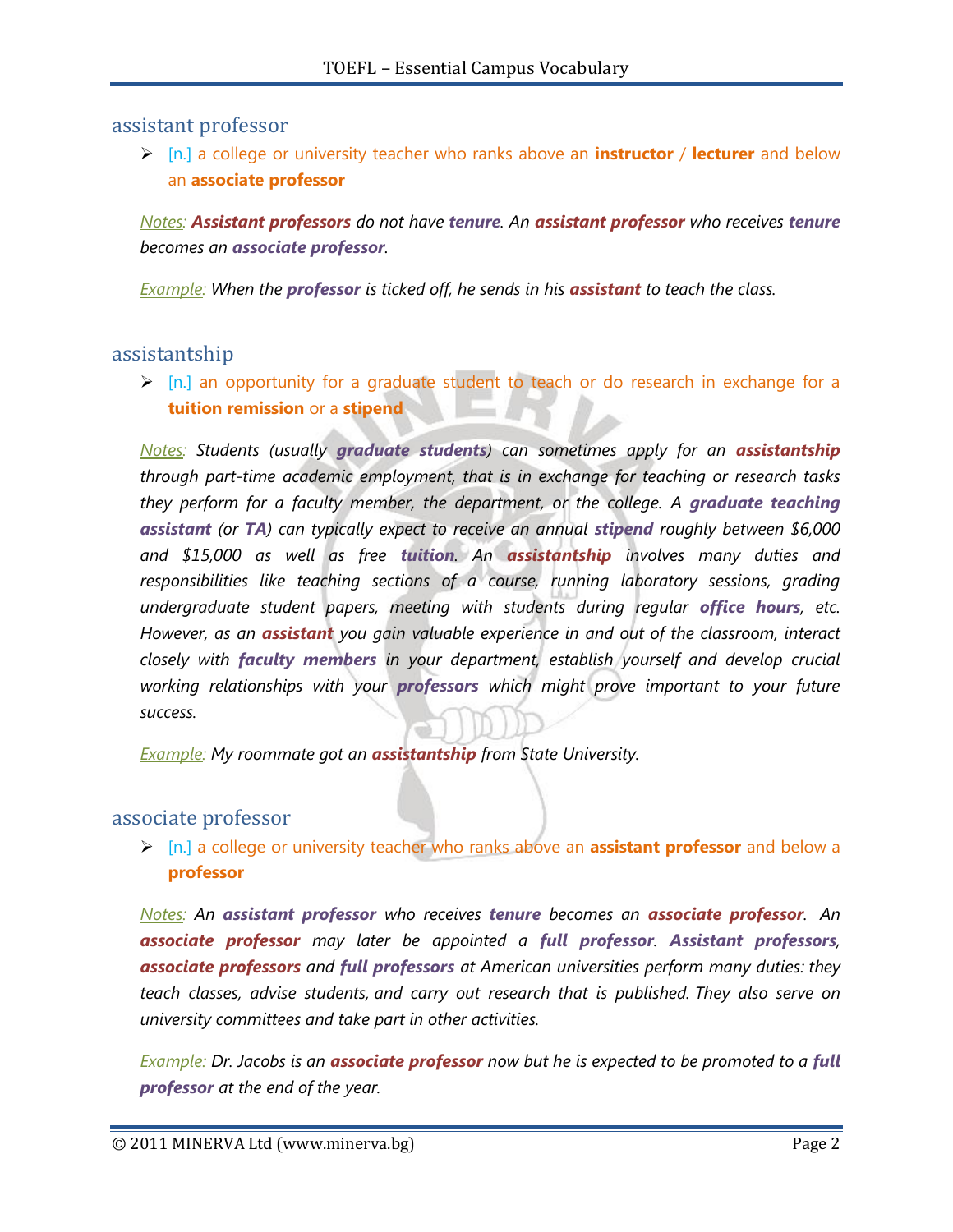## to audit a course

### [v. phr.] to attend a course without taking it for **credit**

*Notes: If a student wants to officially register for a class without earning a grade or credit, the course may be scheduled as an audit. Regular tuition fees may apply as if the course were taken for credit but the course does not count towards any degree, certificate, or diploma. A student auditing a course may be required to participate fully in the class. Expectations should be clarified with the course instructor at the start of the semester but students usually do not submit work or sit formal examinations.*

*Example: You should process a registration drop/add form to schedule an audit.*

## to be behind / to get behind

 $\triangleright$  [v. phr.] to be late; to have a lot of work to do; to be off schedule

*Example: I am behind in my psychology class.*

*Example: I got behind in my math class and now it is really confusing.*

### to bring up your grades

 $\triangleright$  [v. phr.] to improve your grades

*Example: If you do not bring up your grades, you may not get into graduate school.*

#### to call on students

 $\triangleright$  [v. phr.] to invite students to speak in class

*Example: Professors tend to call on students who sit in the front of the room more often than those who sit in the back.*

#### to call the roll

 $\triangleright$  [v. phr.] to read the names of students from a list (roll) in order to take attendance

*Notes: A person who calls the roll says each name on the list and waits to hear each person respond.*

*Example: Everyone, be quiet! I am going to call the roll.*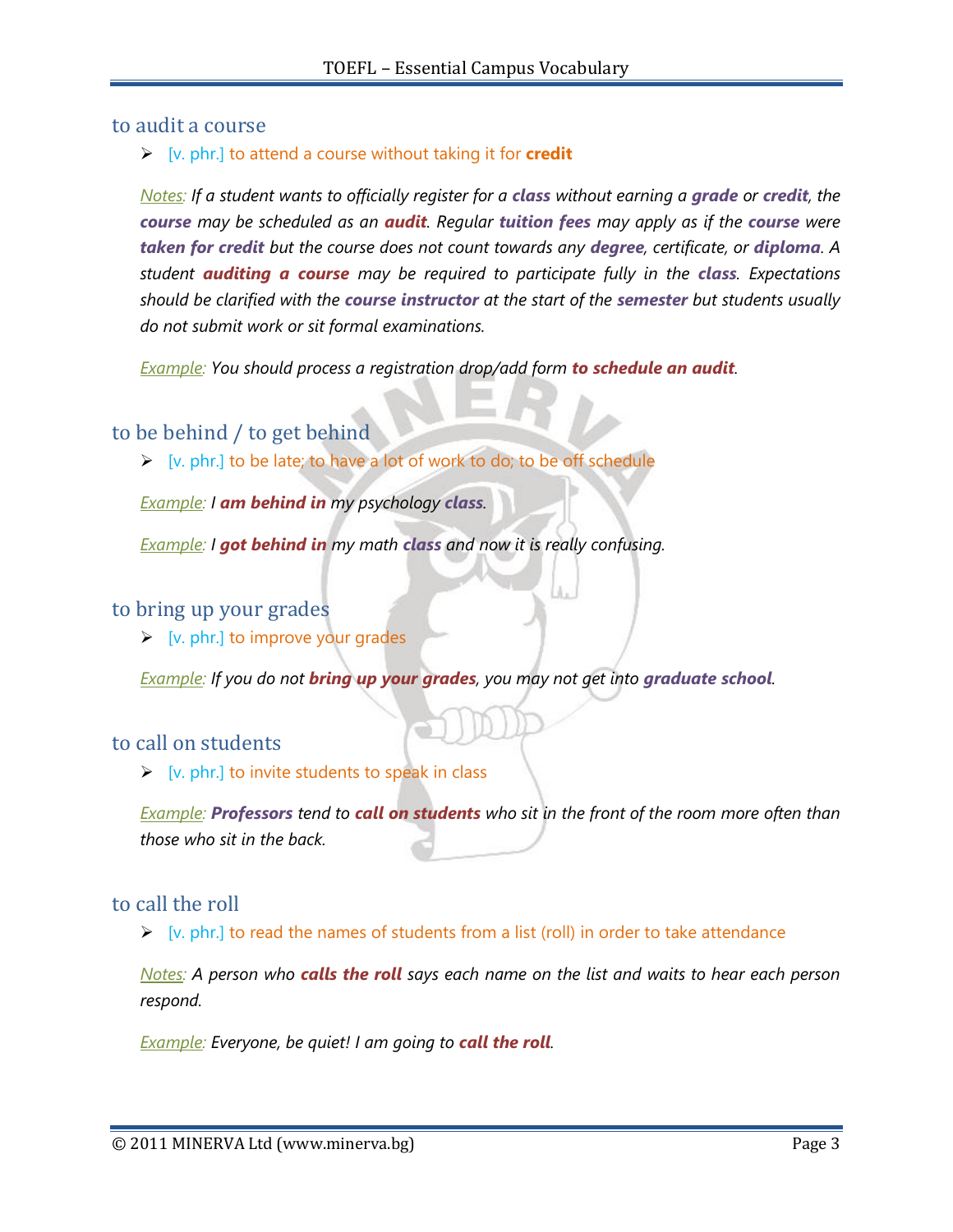#### campus

 $\triangleright$  [n.] the buildings and grounds of a college or university

*Notes: Usually a campus includes libraries, lecture halls, residence halls, and parks.*

*Example: I am going to look into the options for fitness on and off campus.*

#### carrel

#### [n.] a private study space in the **stacks** of the library

*Notes: Usually this is a small desk with high sides meant to partially or completely isolate its user from the surroundings. Most of the carrel desks are rectangular in shape and resemble the cubicle desks popular today but unlike them, carrel desks have no file drawers or other facilities. Sometimes the seat is integrated with the carrel desk and some carrel desks have AC power and Ethernet receptacles for students using laptop computers.*

*Example: I will go to the library early this evening to find a free <i>carrel*.

#### cheat

#### $\triangleright$  [v.] to act dishonestly during an exam

*Notes: Cheating is a serious offence and students who cheat face serious penalties and may even be expelled from the university. Even copying a few sentences from a book without giving due credit is considered cheating. At present cheating has reached epidemic proportions. Some of the reasons for cheating are increased competition, the new revolution in high-tech digital info and gadgets.*

*Example: I saw a fellow student cheat during the test but I didn"t report her.*

## to check out books

#### $\triangleright$  [v. phr.] to borrow books from the library

*Notes: You usually take the material you wish to borrow to a <i>check-out desk*. A borrower *must present a university ID or library card and a photo ID to check out books. Your library card and a photo ID will be requested also if you want to use Reserve material, the multimedia center or any material that you need to request from the library staff.*

*Example: You need a library card to be able to check out books.*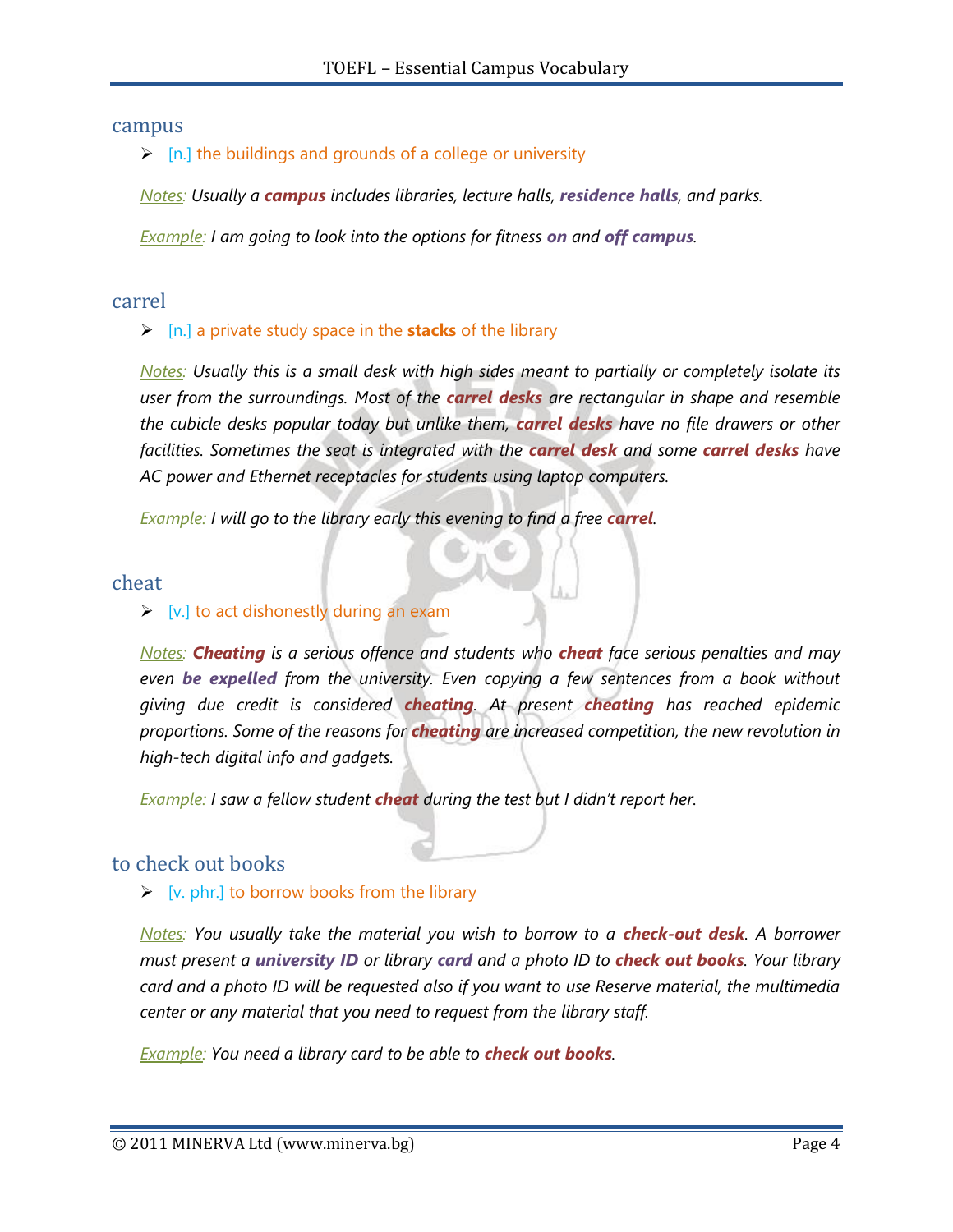# class discussion

 $\triangleright$  [n. phr.] an exchange of ideas during a class

*Notes: Some professors tend to turn their lectures into class discussions.*

*Example: I am not ready for the class discussion today.*

## class rank

[n.] the number or ratio indicating a student's academic standing in his or her **class**

*Notes: A student who ranks first in a class with 100 students will have a class rank of 1/100, and the one ranking last would have 100/100. Sometimes class rank is expressed in percentiles also.*

*Example: I rank among the top 5% in my class.*

## to be closed out (of classes)

 $\triangleright$  [v. phr.] to be denied access to a class

*Example: You"d better register tomorrow before you are closed out of the classes you want.* 

#### coed

 [adj.] an abbreviation for **coeducational** – a system of education in which both men and women attend the same school or classes

*Example: My parents do not want me to live in a coed dormitory.*

## college

 $\triangleright$  [n.] an undergraduate division of a university or a school within a university which grants a **bachelor's degree**

*Notes: In the United States the terms college and university are loosely interchangeable. A university typically has at its core an undergraduate college culminating in a bachelor's degree. Universities have, in addition, one or more graduate schools offering a variety of graduate programs granting different master's degrees and doctorates.*

*Example: I need to check the requirements for applying to the college of business at State University.*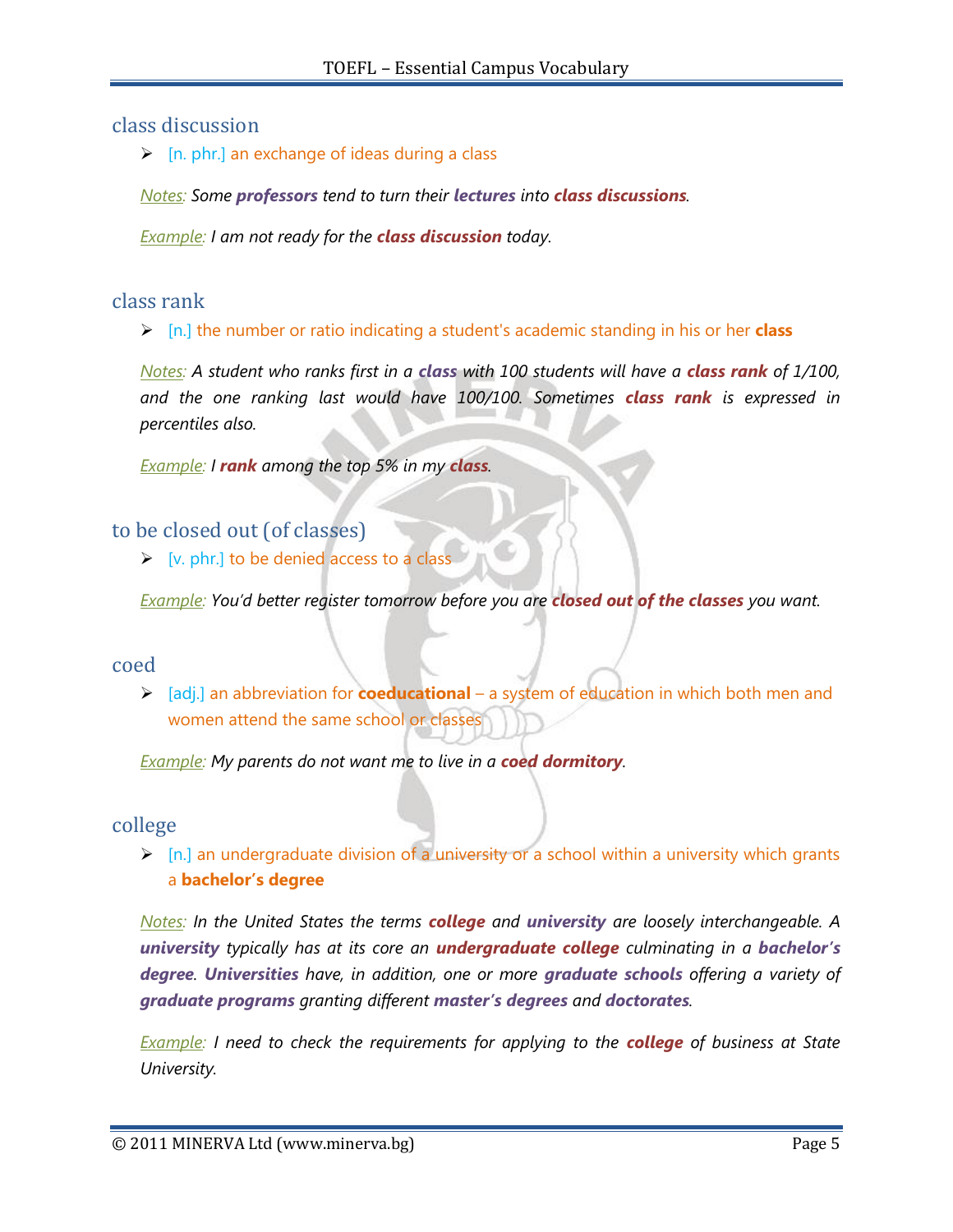#### commencement

#### $\triangleright$  [n.] the graduation ceremony at which students receive their degrees

*Notes: You usually need to wear academic dress (a cap and gown) for commencement. Larger colleges and universities usually have commencement more than once a year. The date of graduation if usually referred to as degree day. A commencement speech is a speech given to graduating students and their guests by a prominent student or a university alumnus. Universities will often invite a notable figure in the community to be a commencement speaker and give the commencement speech, including politicians, important citizens, or other noted speakers.*

*Example:* George Bush and Bill Clinton attended the University of New Hampshire's 2007 *commencement.*

#### committee

[n.] a group of professors guiding a graduate student's program

*Notes: The committee approves the thesis or dissertation.*

*Example: I am going to meet with my committee today and I hope they will sign my dissertation.*

#### counselor

 $\triangleright$  [n.] a person who gives students advice, often of a personal nature

*Notes: You usually see your advisor for academic advice and a counselor for personal advice.*

*Example: Why don"t you speak with your counselor about the problems with your roommate?*

#### course

 $\triangleright$  [n.] regularly scheduled class sessions

*Notes: You usually pick up a course request form from the registrar"s office and your academic advisor usually signs it so that you can register for a course. A degree program is made up of a specified number of required and elective courses. This varies from institution to institution.*

*Example: You need to take courses that apply to your major.*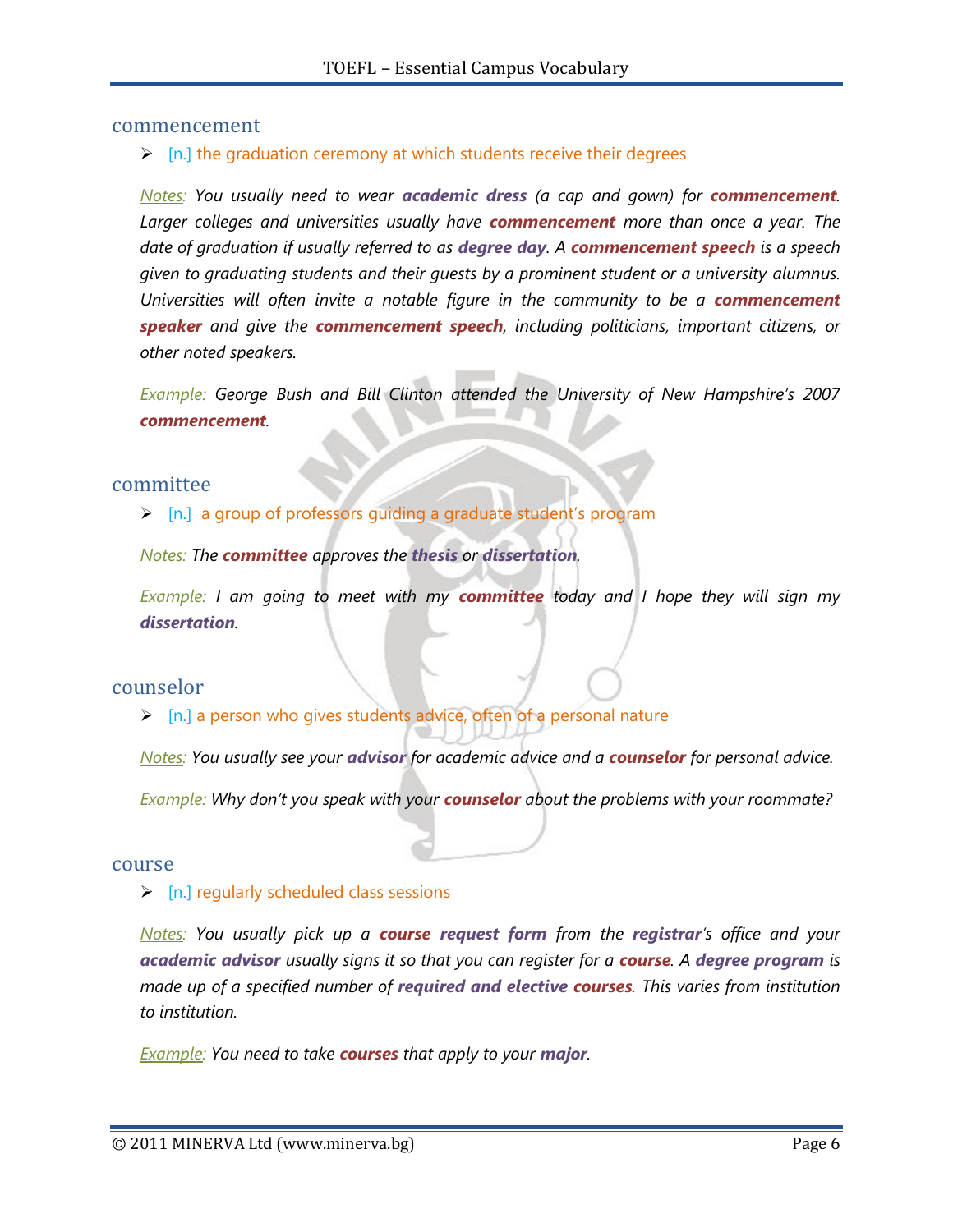cram

 $\triangleright$  [v.] to study just before a test or an exam, trying to learn a lot of material in a short period of time

*Notes: Cramming for tests is less effective than studying far in advance and revising properly when the exam approaches. However, cramming in the last remaining minutes is a tactic preferred by many students worldwide. Key pieces of information, like formulas and fundamental aspects, are known as crammables.*

*<u>Example</u>: I have poor time management skills and last night I again had to cram for today's biology final.*

*Example: You need to be more organized so you will not have to cram for your tests.* 

#### credit

 [n.] a unit of study; part of a college or university **course** that you have completed successfully

*Notes: A student earns credits for the successful completion of each course for each academic term (semester/trimester/quarter). The state or the institution generally sets a minimum number of credits required to graduate. Different systems of credits exist: one per course, one per hour/week in class, one per hour/week devoted to the course (including homework), etc.*

*Example: I have to take thirty more credits toward my master's degree.*

*Example: This course counts as one credit towards your degree.*

## credit hour

[n.] the number that represents one hour of **class** per week for one **term**

*Notes: To calculate a grade point average (GPA), the grade received in each course is weighted by multiplying it by the number of credit hours. Thus, a "B" (three grade points) in a four-credit class gives 12 "quality points", which are added together, then divided by the total number of credits a student has taken, to get the GPA.*

*Notes: Credit hours are also known as course credits or simply credits.*

*Example: This course is three credit hours.*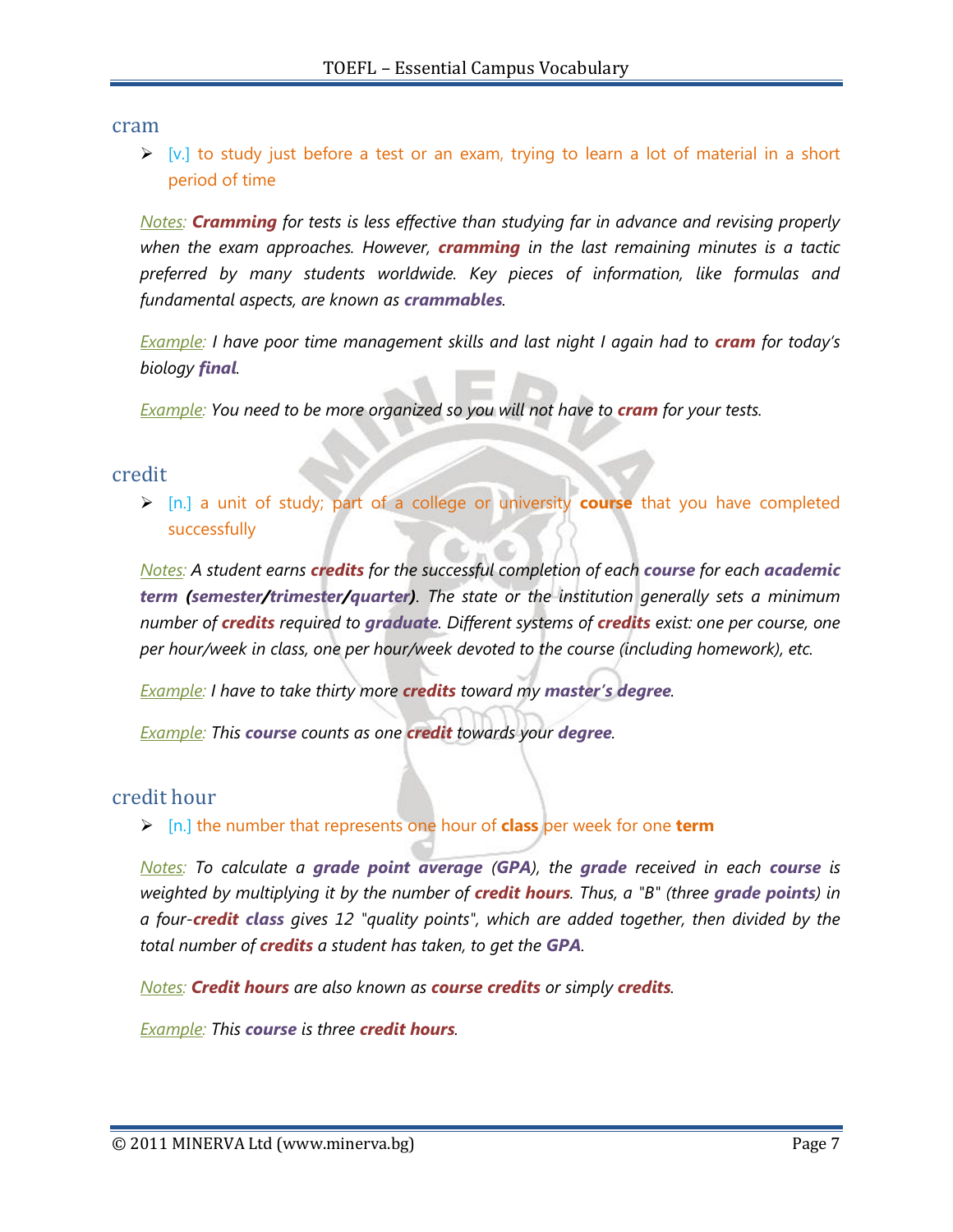curve

 [n.] a grading system based on the **normal curve of distribution** so that there are a few **A grades**, the majority are **C grades** and there are a few **failing grades**

*Notes: The term curve refers to the "bell curve" – the graphical representation of the probability density of the normal distribution. It is generally believed that grading on the curve encourages competition. It is also used to compensate for testing error or to control the distribution of grades. Grades are awarded as performance is compared to all other individuals rather than to an absolute standard.*

*Example: The exam was graded on the curve so my score of 95 resulted in a B.*

# to cut class / to skip class / to miss class

[v. phr.] to be absent from **class**, often without having a good excuse

*Example: I can"t believe you cut class on Thursday to sleep in, with all those absences that you have!*

#### dean

[n.] an administrator who ranks above a **department chair** and below a **vice president**

*Notes:* A *dean* is usually the head of a significant collection of **departments** within a *university (e.g., "dean of the college of art and sciences" or "dean of the school of medicine"). A dean usually approves faculty hiring, sets academic policies, controls the budget, and does other administrative duties.*

*Example: I think you should meet with the dean about your problem.*

## dean's list

#### [n. phr.] the **honor roll** at a college or university

*Notes: The GPA requirements for qualifying for the dean's list vary from institution to institution. Generally, using the GPA scale from 0-4, 4 being an A, students who maintain a 3.5 grade point average are included on the dean's list.*

*Example: I had to improve my grades substantially but I finally made the dean's list last semester.*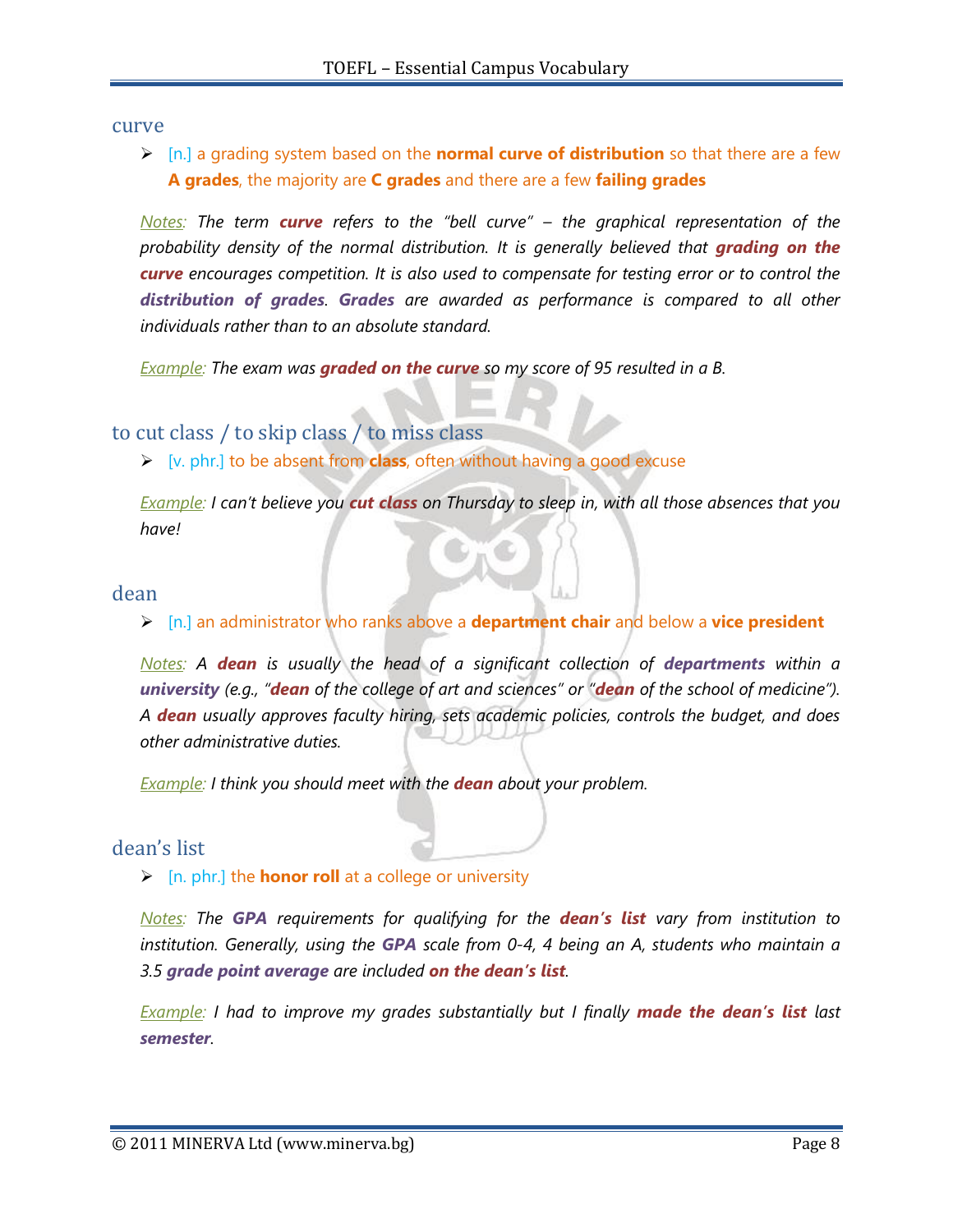# to declare your major

[v. phr.] to make an official decision about a **major** field of study

*Notes: Most students declare their major in their third year at the university.*

*Example: I need to declare my major soon.*

#### degree

[n.] a academic title awarded to a student who has completed a **course** of study

*Notes: The three most common degrees are a bachelor's, a master's, and a doctorate.*

*Example: She graduated with a degree in music theory.*

### department

[n.] a division of a college or university devoted to a particular **academic discipline**

*Notes: There are different models of organization of faculties into <i>departments*. There are *usually departments of History, English, Physics, Chemistry, Psychology and so on. Some academic disciplines may be part of different departments at different institutions. Courses are generally given within a department and are often named for the department, e.g. Physics 230: Quantum Mechanics.*

*Example: Can you check the list of the department offices for me, please?*

## department chair

[n.] a university administrator responsible for a **division** of a college or university

*Notes: Department chairs may be elected by the faculty of a department, appointed by the*  **dean** of the faculty, or assigned by simple rotation from among the **tenured faculty**. The *professors in a department report to the department chair.*

*Example: You will have to speak to the department chair about auditing the class.*

## diploma

[n.] the certificate of completion for a **degree**

*Motes: Students receive their <i>diplomas* at a *graduation ceremony*.

*Example: I"ll show my diploma to my family and then get it framed.*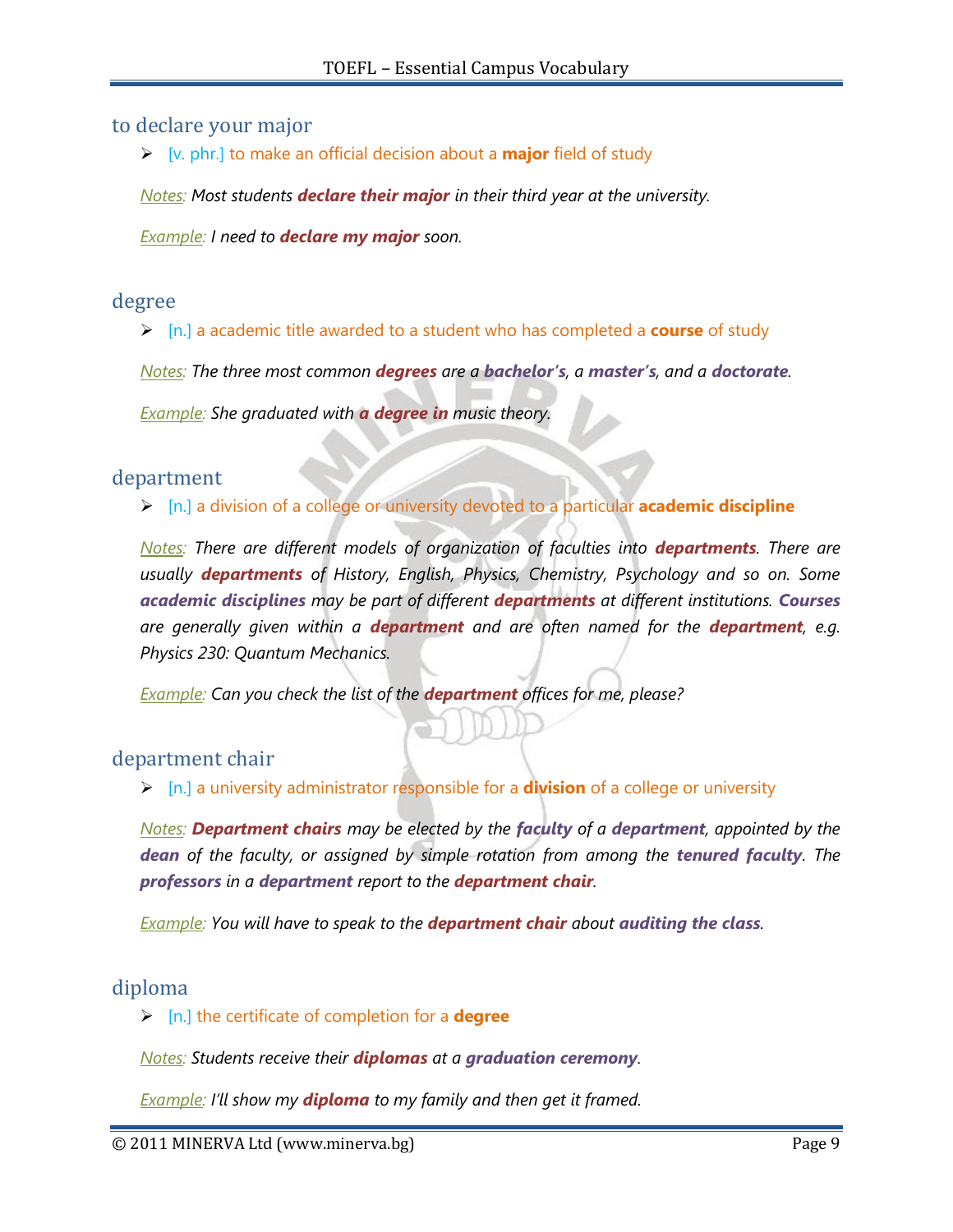# dissertation

[n.] a **thesis** that is written in partial fulfillment of the requirements for a **doctorate**

*Notes: Usually dissertation is the term used for the required submission for a doctorate while thesis refers only to the master's degree requirement.*

*Example: I considered several ideas for a topic, did a lot of research and wrote my dissertation on global warming.*

# distance learning

 [n. phr.] **courses** organized so that students can complete the requirements by computer and without going to **campus** much

*Example: I am considering signing up for that course through distance learning.*

## division

[n.] a group of **departments** in a college or university

*Notes: There are various types of divisions: e.g. Humanities (e.g., History, Philosophy), Social Sciences (e.g., Archeology, Economics), Natural Sciences (e.g., Physics, Chemistry), Formal Sciences (e.g., Mathematics, Statistics), Professional and Applied Sciences (e.g., Business, Law). The division of modern languages at a university may include, for example, the Spanish department, the French department, and the German department.*

*Example: I need to find out what programs the division of social sciences offers to international students.*

## doctorate

[n.] the **degree** after a **master's degree** awarded to an **academic doctor**

*Notes: This is the highest level of academic degree. A medical doctor holds an M.D. (Medical Doctorate). But you can earn a doctorate at almost any subject area (and get a Ph.D. or "Doctor of Philosophy"). Typically, a doctorate degree takes four years to complete after a bachelor's degree. If you already hold a master's degree, you may be able to complete a doctorate in the same subject area after only three years of additional full-time study. Some doctorate programs require the completion of a research thesis.*

*Example: I must finish my dissertation before I get my doctorate.*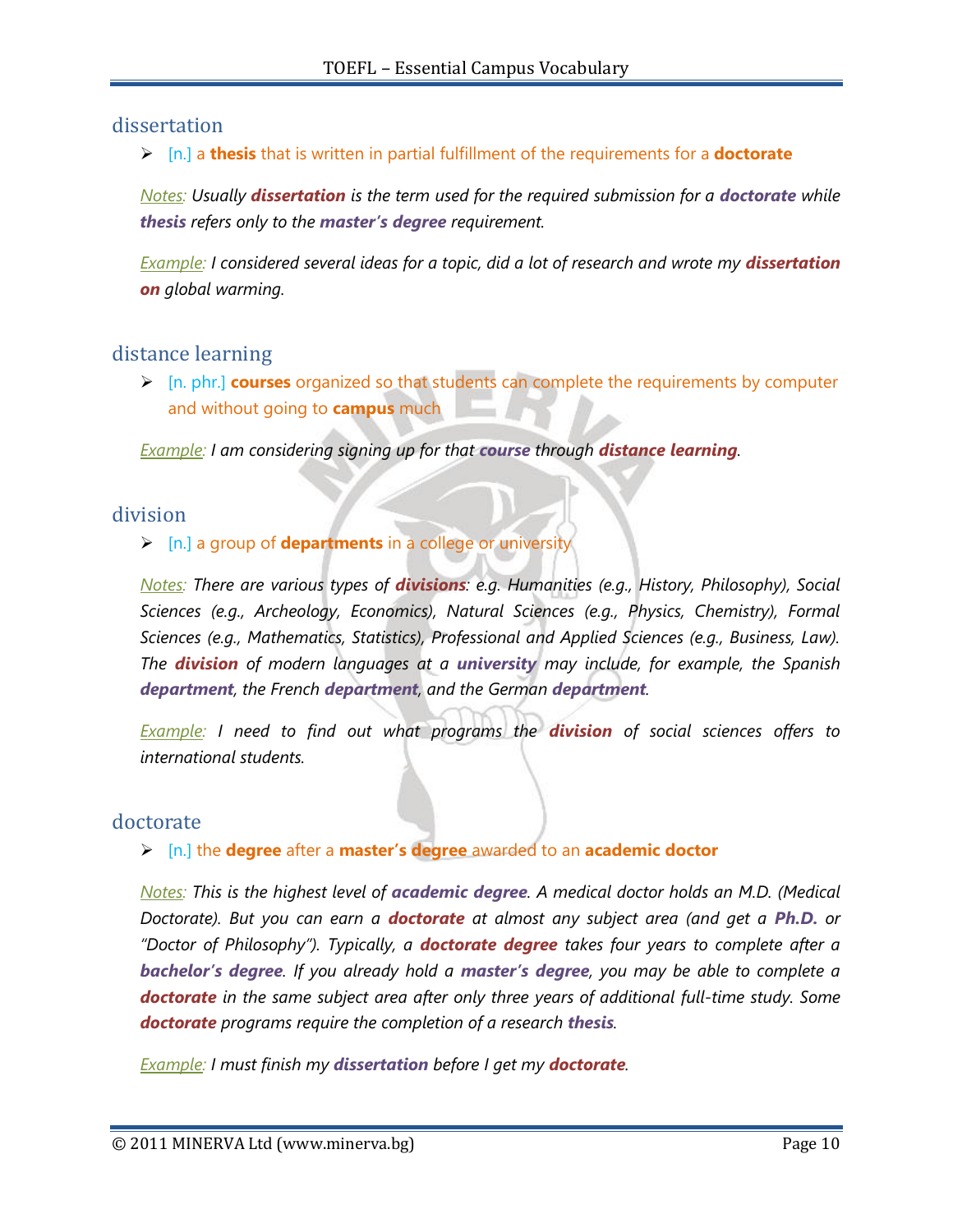### dorm

[n.] an abbreviation for **dormitory**; a hostel for students to live on campus

*Notes: These days the term residence hall seems to be taking over the term dorm.*

*Example: You need to apply now if you want a room in the dorm.*

## draft

 $\triangleright$  [n.] a first copy of a paper

*Example: I never turn in my essays having written only the <i>first draft*.

### to drop a course

 $\triangleright$  [v. phr.] to withdraw from a course

*Notes: If you drop a course early in the term, you may get a partial refund.*

*Example: I am seriously considering dropping this class because it is way too hard for me.*

## to drop out

 $\triangleright$  [n.] to withdraw from a college or university before graduating

*Notes: The list of notable university dropouts includes names like Bill Gates (Harvard University), Mark Zuckerberg (Harvard University), Steve Jobs (Reed College), Michael Dell (University of Texas), Ted Turner (Brown University), etc.*

*Example: My roommate began working full-time so he dropped out. He says he will try to reenter next semester, though.*

### due

 $\triangleright$  [adj.] expected on a certain date

*Example: The assignment is due tomorrow.*

## an elective (course)

 $\triangleright$  [n./adj.] an optional academic course

*Notes: Students can take elective classes in their areas of outside interest. Example: So you took an elective in art appreciation, then?*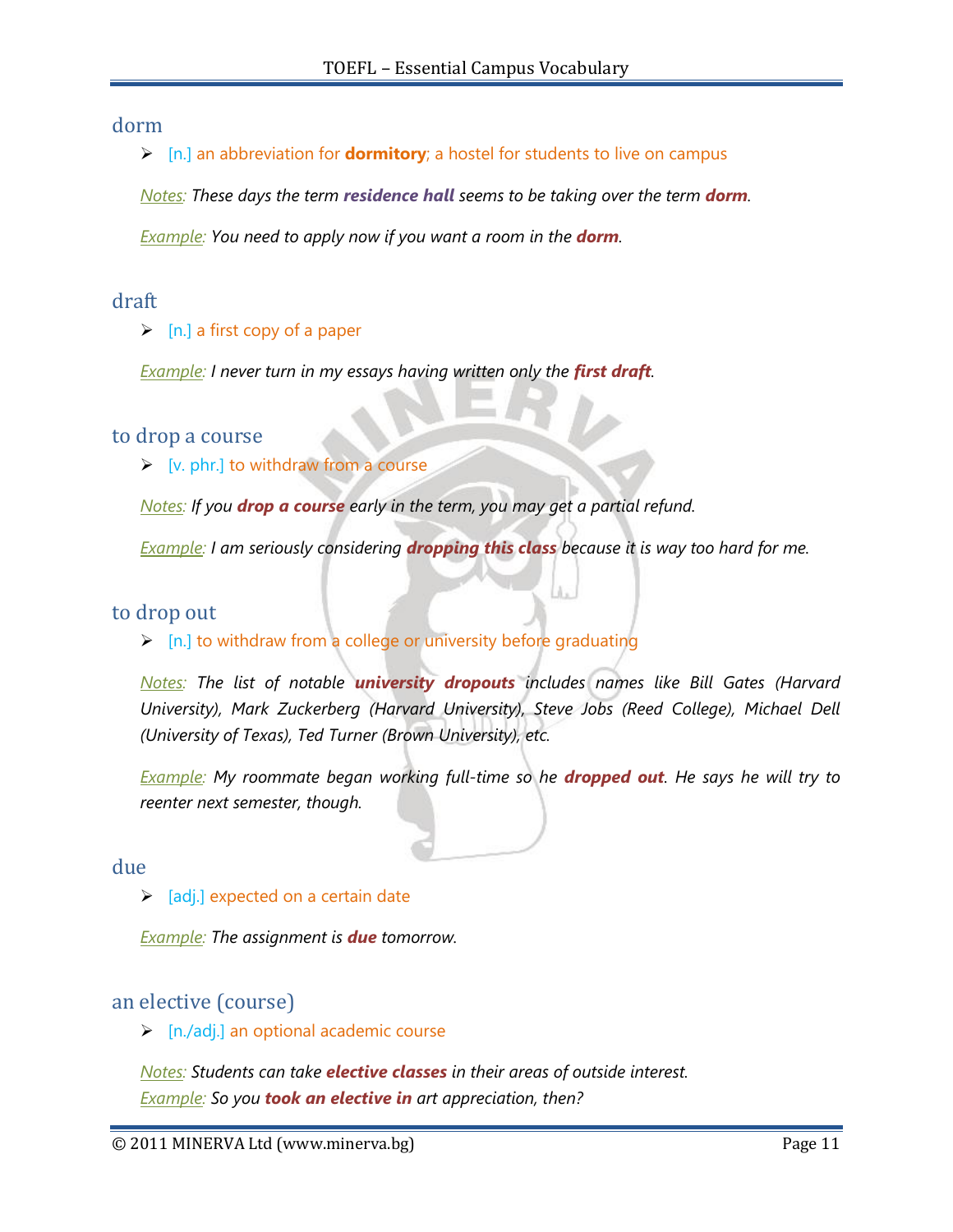### to enroll in/on

 $\triangleright$  [v.] to register for a course or a university program

*Example: You have to enroll in the computer class early before it fills up.*

### excused absence

 $\triangleright$  [n.] absence with the permission of the professor

*Notes: Some professors might allow every student one excused absence in their class per semester.*

*Example: I will try to take an excused absence in Dr. Stephens" class as I do not have one yet so that we could leave early next Friday.*

## to be expelled

 $\triangleright$  [v.] to be dismissed from school

*Notes: You might be expelled from the university for many reasons, for example if you cheat on an exam.*

*Example: I am sorry, I can"t help you. I would be expelled!*

#### extension

 $\triangleright$  [n.] additional time

*Notes: You can ask a professor for an extension in case you do not have enough time to complete an assignment.*

*Example: They reminded about the deadline for the group projects several times. No wonder your request for an extension was denied!*

## faculty member

 $\triangleright$  [n.] a teacher in a college or university

*Motes:* A *faculty* is a collective term for the *academic staff* of a *university*.

*<u>Example</u>: Do you know any of the other <i>faculty members* in your *department* well?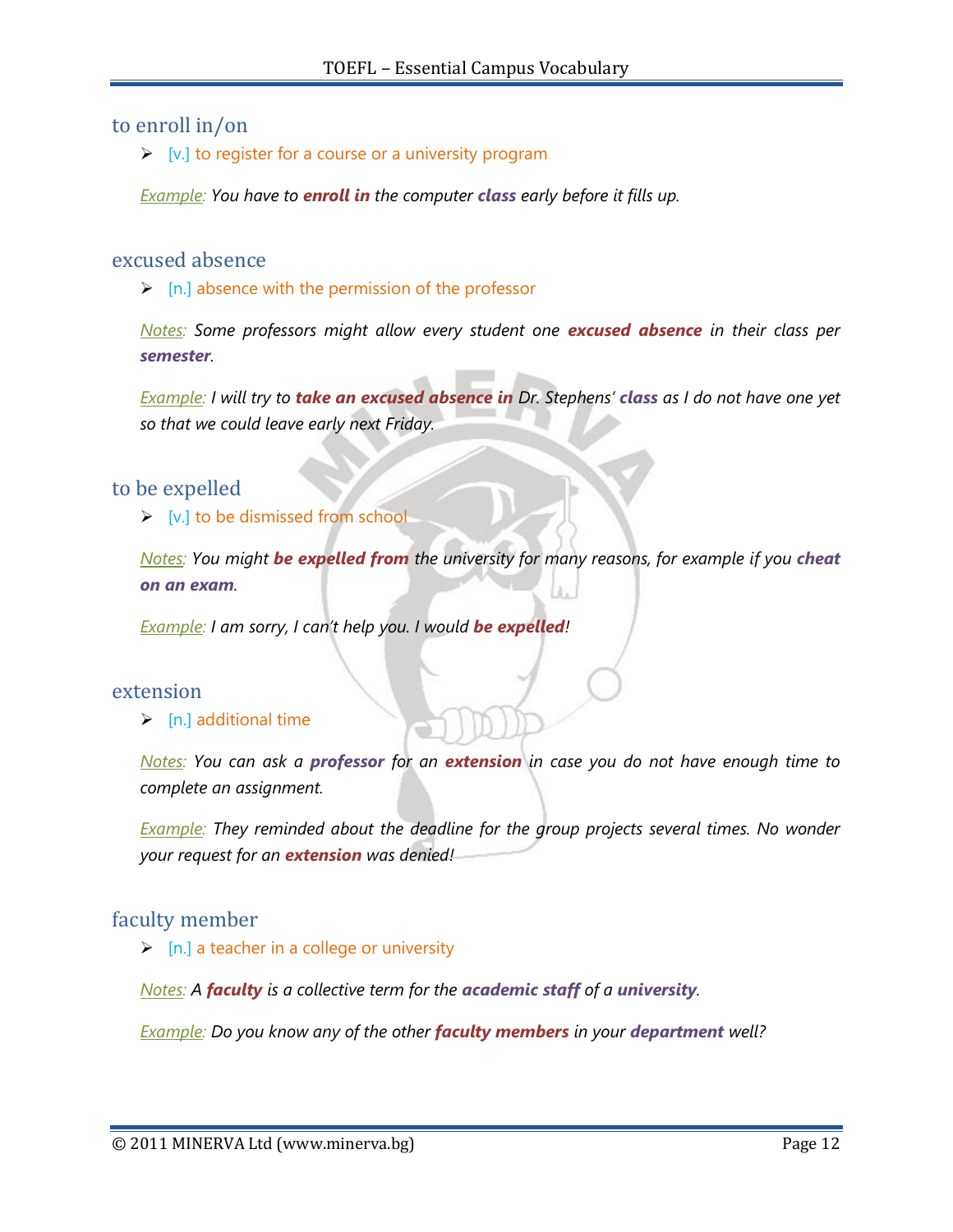# to fail (an exam / a test / a class / a course)

 $\triangleright$  [v. phr.] to receive an unacceptable grade

*Notes: Usually failing grades are D+, D, D-, and F.*

*Example: If you don't complete the project, you will fail the class.* 

# field trip

 $\triangleright$  [n.] a trip to a place that gives students the chance to study something in a real environment, rather than in a classroom or laboratory

*Notes:* **Field trips** *might really take place at a rough terrain, for example in a geology <i>class*, so *sturdy shoes are a good idea in such cases, but they might also involve visits to a museum or an art gallery.*

*Example: Have you signed up for the field trip on Saturday already?*

## a final (exam)

[n.] the last examination of an **academic course**

*Notes: Not all courses end with a final exam; in some courses instructors may assign a term paper or final project. The weighting of the final exam also varies.*

*Example: I am going to use both my notes and the textbook to review for the final exam.* 

## fine

 $\triangleright$  [n.] a sum of money you pay for violating a rule

*Notes: Libraries, for example, might charge a fine for keeping a library book after the due date. Example: Move your car to avoid a fine!*

# fraternity

 $\triangleright$  [n.] a social organization for male college students

*Notes: American student societies usually include initiations and formal use of symbolism.*

*Example: I have been invited to join three fraternities!*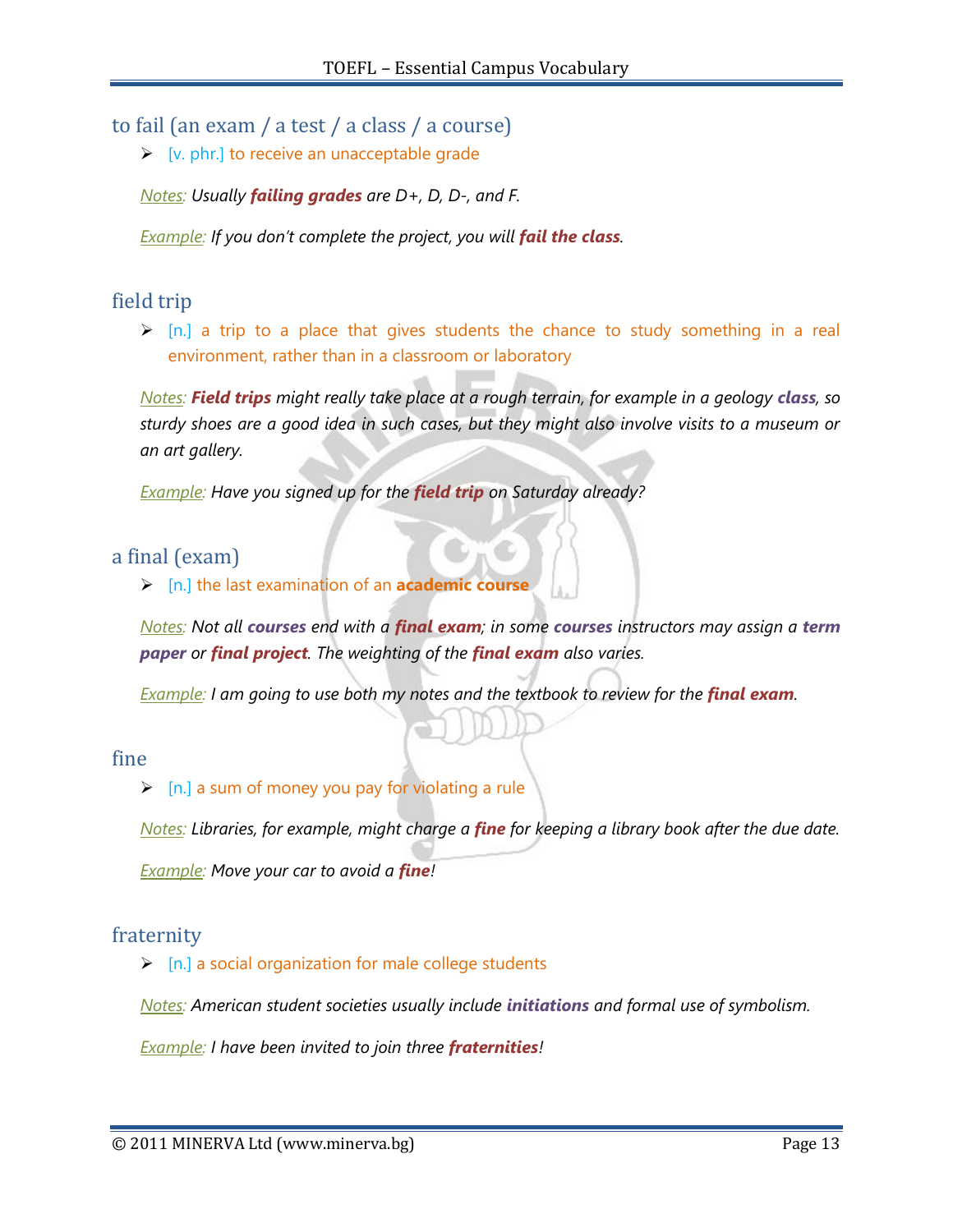### fraternity row

 $\triangleright$  [n.] a street where many fraternity houses are located

*Notes: Such areas with a concentration of fraternities and sororities are frequently found in college towns.*

*Example: I am going to live on Fifth Street, near fraternity row.*

## freshman

 $\triangleright$  [n.] a first-year college student

*Notes: Being a freshman can be a stressful experience – you might be away from family and friends, live in a dorm, take requirements, you should establish good study habits, etc.*

*Example: I lived in a dorm when I was a freshman.*

### full-time

 [adj.] the number of hours for standard **tuition** at a college or university, usually 9 hours for a **graduate student** and 12-15 hours for an **undergraduate student**

*Example: I am going to register as a full-time student so that I am eligible for a loan.*

#### to get into a final club

 $\triangleright$  [v. phr.] to join a final club

*Notes: Former US Presidents and other important figures were members of various clubs, like the Porcellian Club, the Phoenix Club, etc.* 

*Example: You don"t stand much chance getting into that final club – it"s exclusive!*

## to get punched (by a club)

 $\triangleright$  [v. phr.] to be invited to join a university club

*Notes: To become a member of a club, sometimes you need to pass a several-stage process, the first of which, after getting punched, is, usually, going to a punch party of some sort. Then you make the second cut and so on. Sometimes, as part of your initiation, you might be made to do something embarrassing to prove your determination to join the club.*

*Example: Occasionally you might get punched by an exclusive club just as a diversity thing.*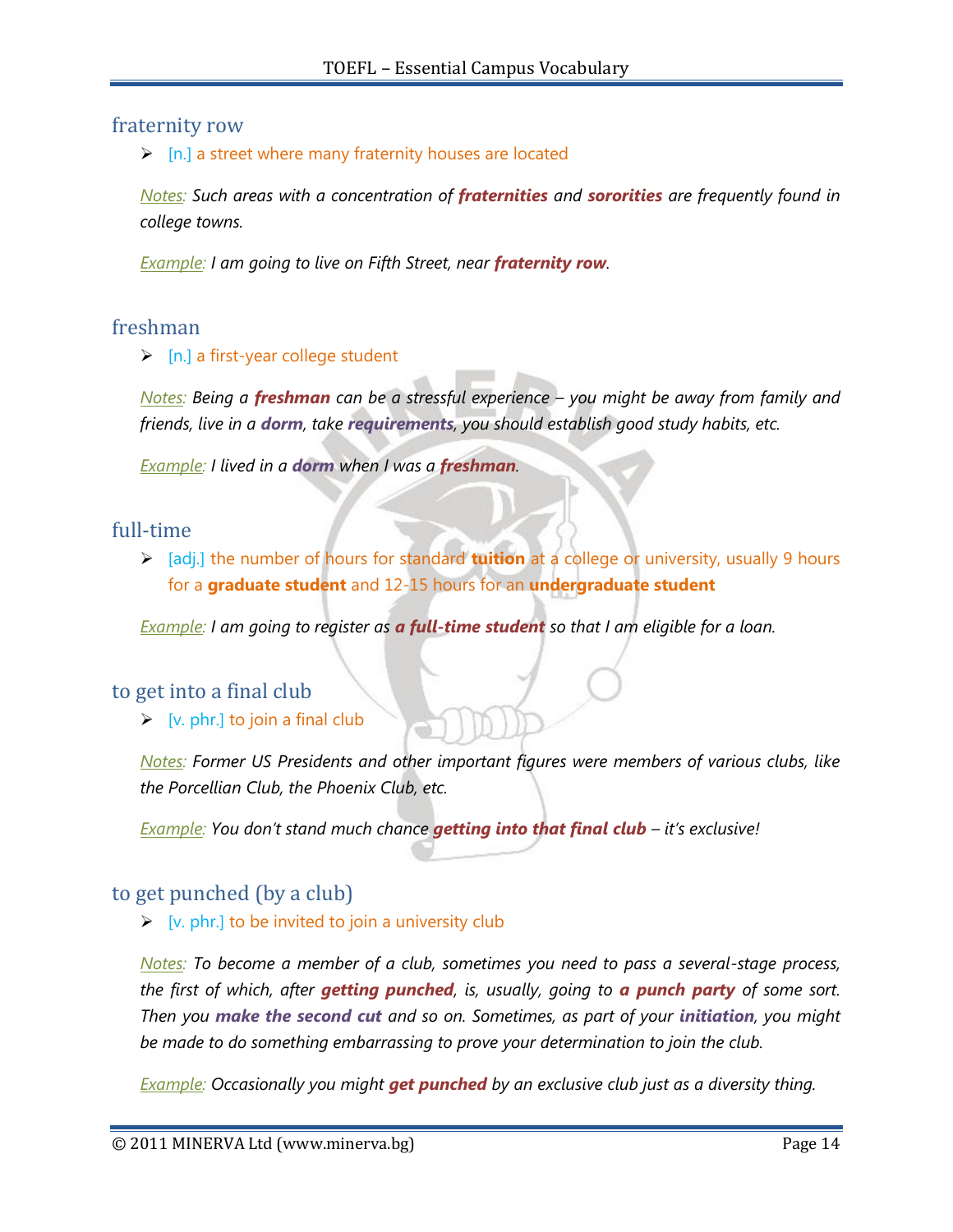# GPA

## [n.] abbreviation which stands for **grade point average**

*Notes: Grades used in the calculation of your GPA: A+, A, A-, B+, B, B-, C+, C, C-, D+, D, D-, F.*

*Example: I can"t imagine how much Tiffany"s GPA dropped last semester!*

## grade point average

[n.] a grading scale, usually 0-4, on which **grades** are calculated

*Notes: If a student maintains a 3.5 grade point average, they might make the dean's list.* 

*Notes:* If a student's **grade point average** falls below 2.0, they will be placed on probation.

*Example: Do you think that your grade point average is more important than work experience?*

### grades

 $\triangleright$  [n.] a standard number or letter indicating a student's level of performance

*Notes: The following scale for calculating the grade points is usually used:*

|    |       |      |            |       |      |    | Grade Grade Points Grade Grade Points Grade Grade Points Grade Grade Points |
|----|-------|------|------------|-------|------|----|-----------------------------------------------------------------------------|
| A+ | 4 1/3 | $B+$ | 31/3       | $C +$ | 21/3 | D+ | $ 1\>1/3$                                                                   |
| A  | 4     | B    | 3          |       |      | D  |                                                                             |
| A- | 32/3  | B-   | $ 2\,2/3 $ |       | 12/3 | D- | 2/3                                                                         |
|    |       |      |            |       |      |    |                                                                             |

*Example: You will get your grades in the mail a week after the semester is over.*

# graduate school

 [n.] a **division** of a college or university attended by students who have a first degree and who are pursuing **master's** or **doctoral degrees**

*Example: I think going to a graduate school is a tremendous investment of time and financial resources.*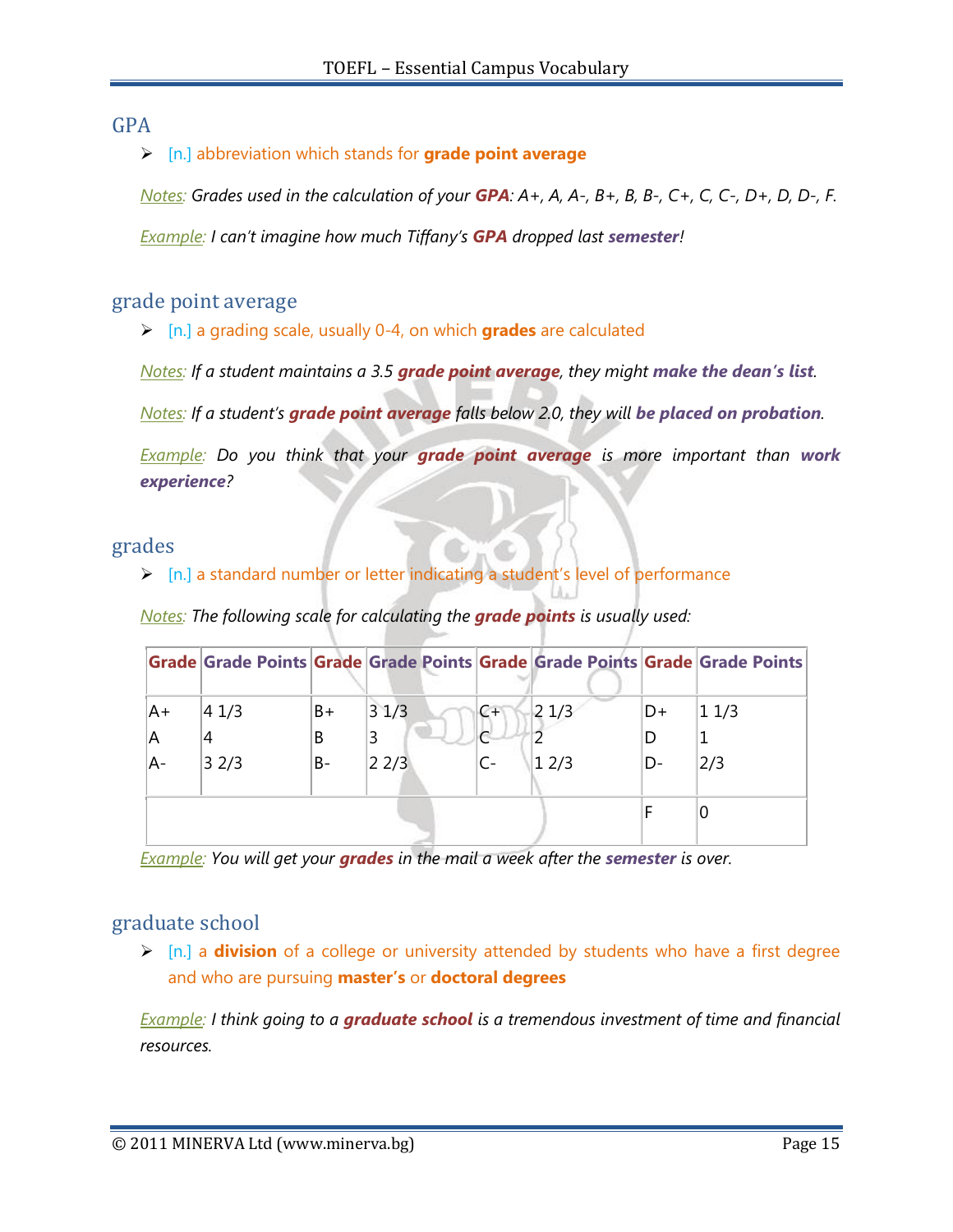### graduate student

 [n.] a student who already holds a **bachelor's degree** and is pursuing a **master's** or **doctorate**

*Example: Only graduate students are allowed to take this class.*

#### grant

 $\triangleright$  [n.] funds for research or study

*Example: Are there any grants available for undergraduate students?*

### group project

 $\triangleright$  [n.] an assignment to be completed by three or more students

*Example: We need to select our group project before midterm.*

## handouts

 $\triangleright$  [n.] notes prepared by a teacher and circulated to the class

*Example: I have collected all Dr. Peterson"s handouts but I need to organize them before I start studying for the final.*

#### head resident

 $\triangleright$  [n.] the dormitory advisor

*Notes: Head residents are usually the first point of contact for students with problems or queries regarding dorm life. They are usually students at the college who receive free accommodation and other benefits in return for their services.*

*Example: If I were you, I would go and speak with the head resident about the problems with your roommate.*

#### health centre

[n.] a clinic on **campus** which provides basic health care for students

*Example: I am going to the health centre tomorrow to have my eyes examined.*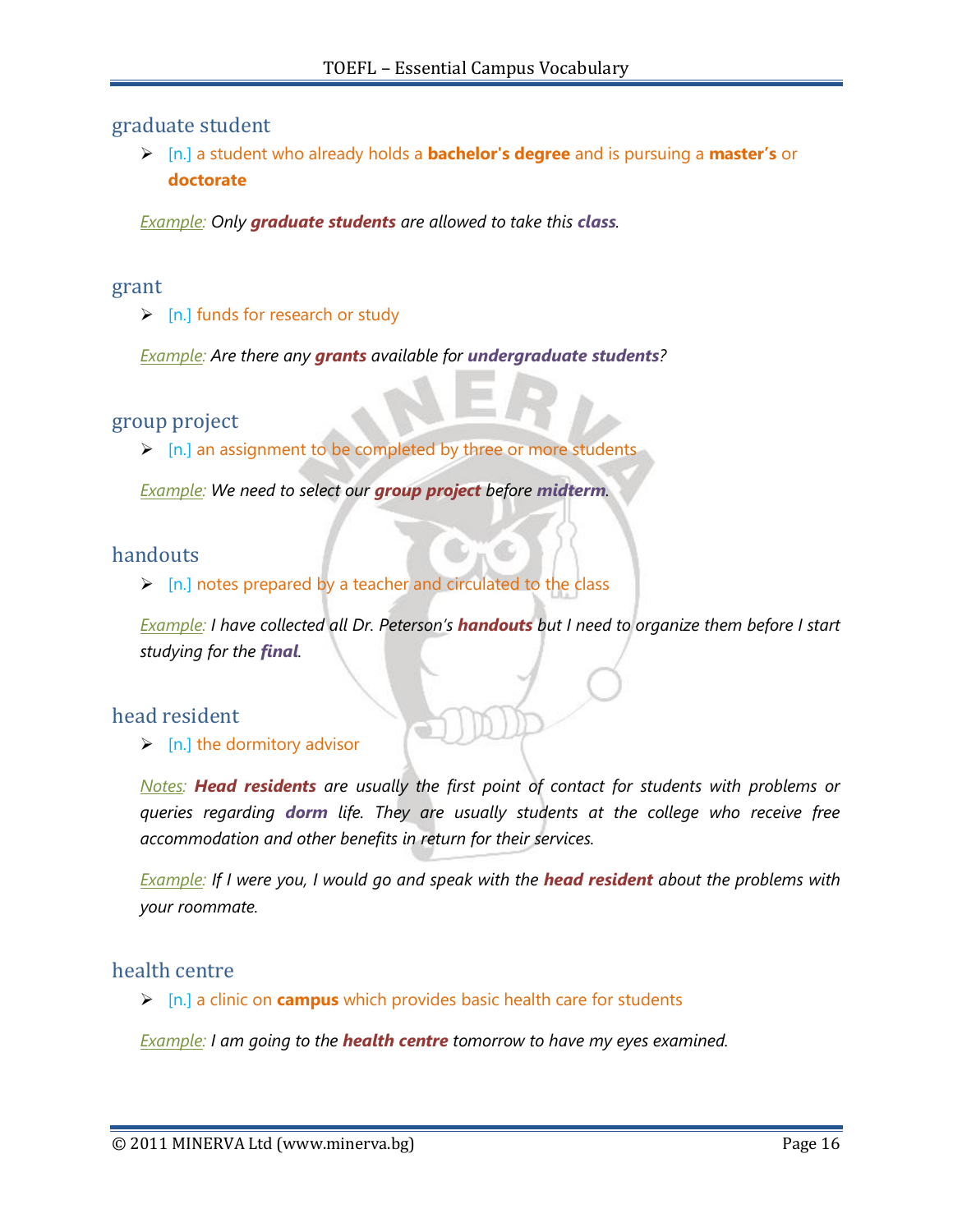# health insurance

 $\triangleright$  [n.] protection for students who may need medical care

*Notes: Health insurance is a requirement on most campuses.* 

*Example: I don"t have enough money to pay for my health insurance.*

# to hit the books

 $\triangleright$  [v. phr.] to study very hard

*Example: I can"t come to the party with you "cause I have to hit the books tonight to get ready for my midterm.*

### homestay

 $\triangleright$  [n.] Living arrangement of staying with a family instead of in a dorm or at a rented place

*Example: I prefer homestay as you get to experience local culture more.*

### honors

 $\triangleright$  [n.] special recognition for exceptional students

*Notes: Honors students are students recognized for their academic achievement on special lists published periodically throughout the school year, known as honor rolls.*

*Example: Honors students are academically superior to their non-honors counterparts.*

## housing office

[n.] an administrative office for **residence halls** and off-campus rentals

*Example: The housing office provides students with access to rental listings.*

## incomplete

 $\triangleright$  [n.] a grade in a course that allows students to complete requirements the following term

*Notes: An incomplete is a label given with permission instead of a grade for a course which the student has not been able to complete. The student is usually given a specified period for completion of the program, failure at which results in an "F" (a failing grade).*

*Example: You can ask the professor for an incomplete in his class.*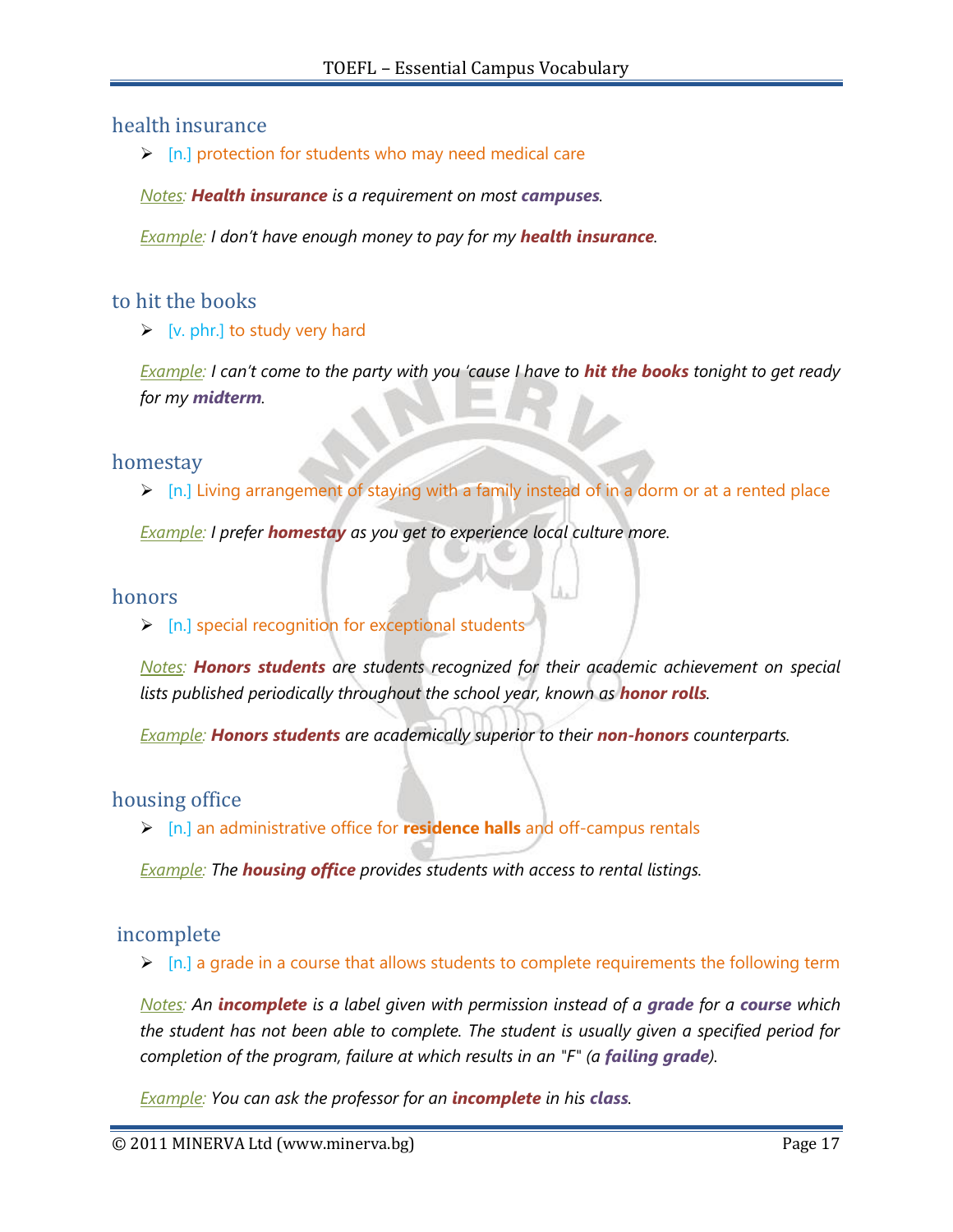### instructor

[n.] a college or university teacher who ranks below an **assistant professor**

*Example: My instructor for biology is from Alaska.*

# interlibrary loan

 [n.] a system allowing students on one **campus** to borrow books from other libraries on other **campuses**

*Notes: The student makes a request with their local library, which, acting as an intermediary, finds other libraries which have the desired item, places the request, receives the item, makes it available to the student, and arranges for its return.*

*Example: I am going to check if this book is available through <b>interlibrary loan.* 

# international student advisor (ISA)

 $\triangleright$  [n.] a university administrator who consults international students

*Notes: International student advisors provide information and guidance to international students about government regulations, visas, academic regulations, social issues, languages, finance, housing, travel, insurance, legal matters and all other related issues with studies, etc.*

*Example: I am going to discuss visa renewal with the international student advisor.*

## internship

 [n.] a training opportunity that a recent **graduate student** takes in order to get experience

*Notes: This is usually done under an arrangement by which a student works in a company/organization for a limited period of time.*

*Example: I need to serve a two-year internship at the University Hospital.*

#### junior

 $\triangleright$  [n.] a third-year college student

*Example: I need to carry eighteen credit hours both semesters of my junior year.*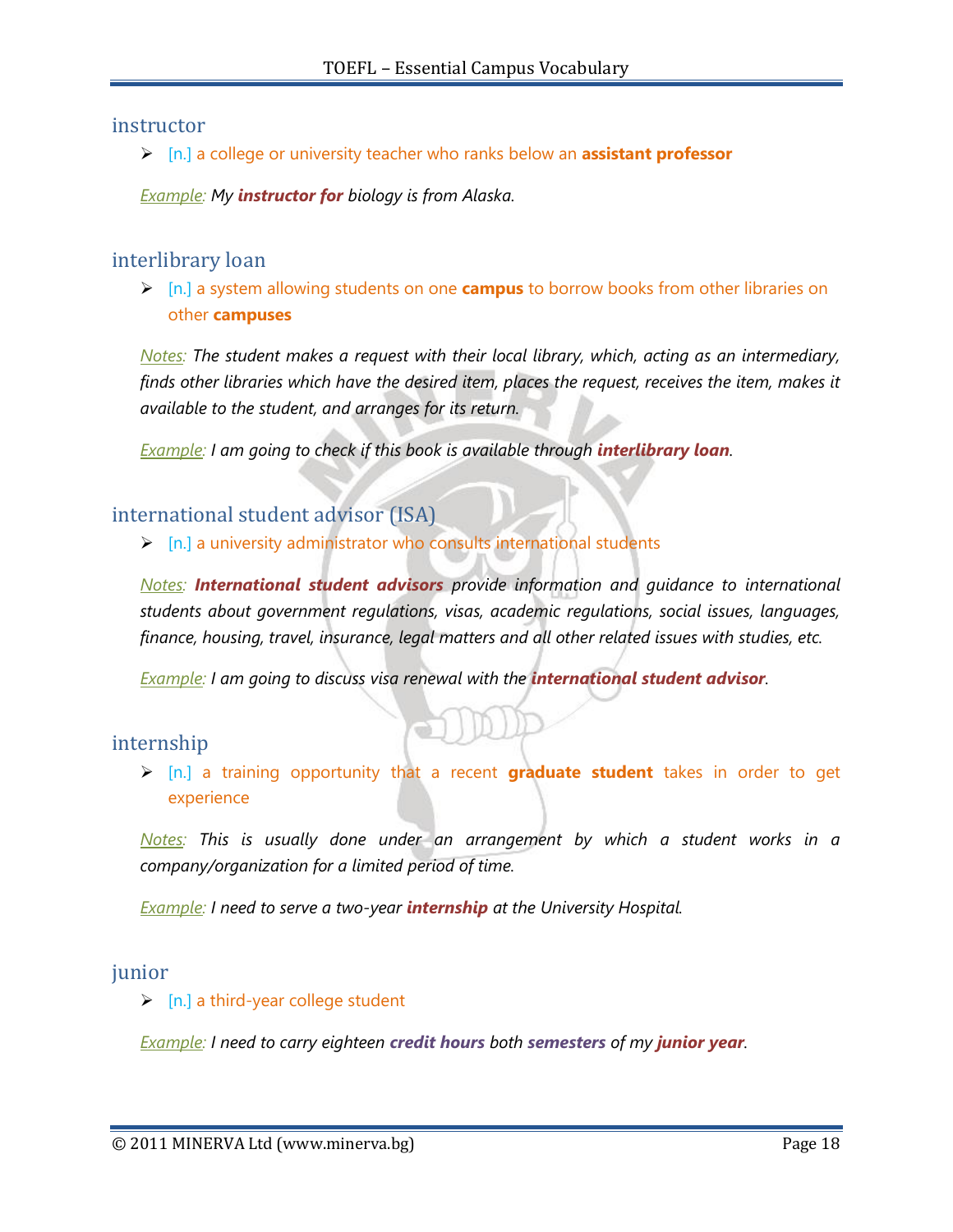### learning assistance center

[n.] an area used for **tutoring** and special programs to help students with their **classes**

*Example: I am still a sophomore and the tutors at the learning assistance center are all juniors and seniors so I do not qualify.*

### lecture

[n.] a presentation for a **class** delivered by a **professor**

*Example: It is so hard to take notes during Dr. Stephens" lectures because he speaks so fast.*

#### lecturer

 $\triangleright$  [n.] a college or university teacher, usually without a rank

*Notes: Lecturers teach classes, but they may or may not have a doctorate.*

*Example: Mr. Wilkinson is only a lecturer but his lectures are really interesting.*

#### a lower-division course/class

[n. phr.] an introductory-level **course** for first- and second-year students

*Example: You have to take a lower-division course before you can take the advanced course.*

#### major

 $\triangleright$  [n.] a field of study chosen as an academic specialty

*Notes: Students usually have to declare their major at the end of their sophomore year.*

*Example: I have to tell my advisor my major tomorrow.*

*Example: My friend is a business major.*

#### makeup test

 $\triangleright$  [n.] a test taken after the date of the original administration

*Notes: If there is a good reason for being absent, a professor will normally allow you to take a makeup test.*

*Example: I need to speak with Mr. Lewis about taking a makeup test before the spring break.*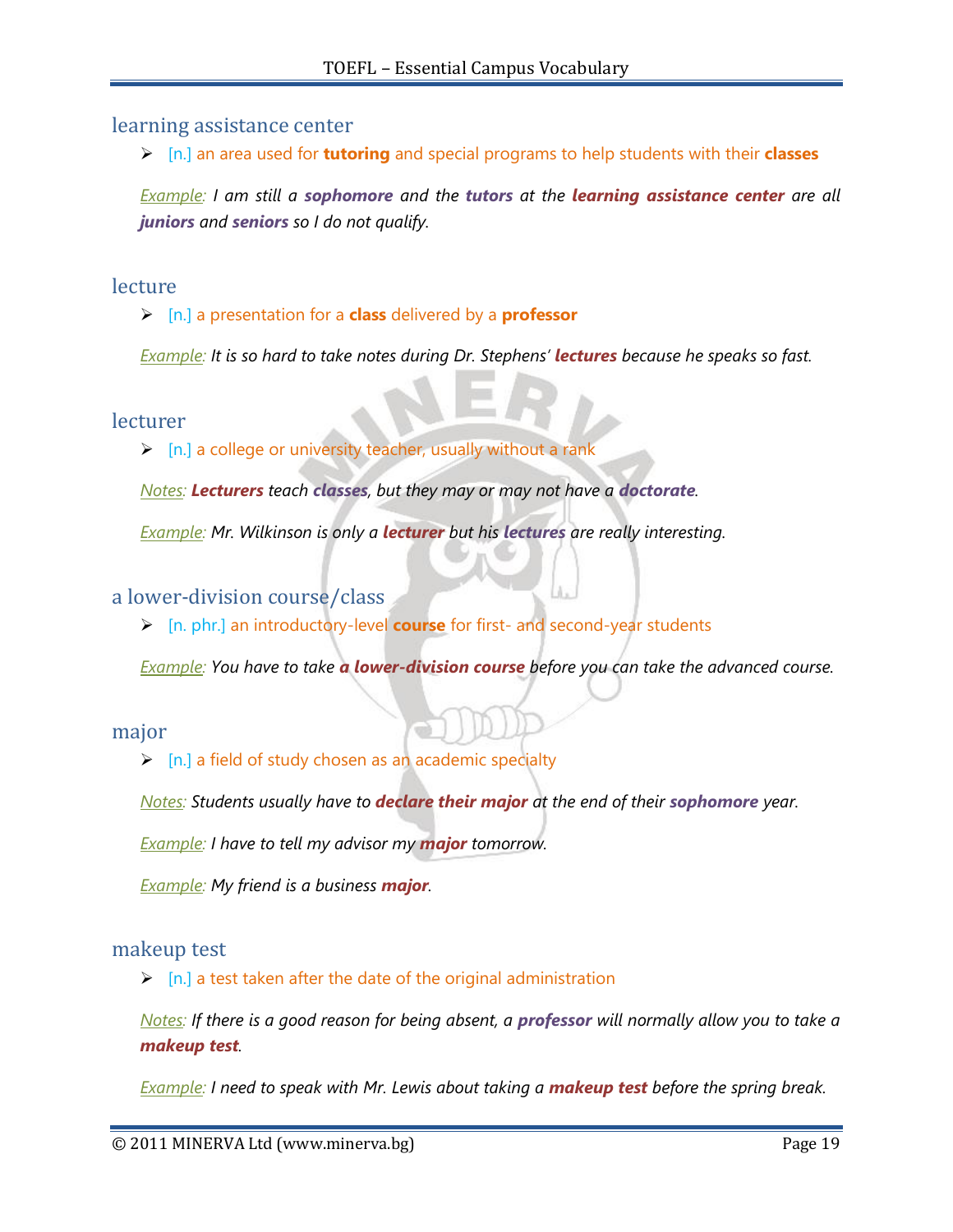## married student housing

[n.] apartments on or near **campus** for married students

*Notes: You usually need to apply for married student housing and hope for a vacancy.*

*Example: Let"s go and see if we are on the waiting list for married student housing.*

#### master's degree

#### [n.] a type of **degree** you can earn in **graduate school**

*Notes: It can be an M.A. ("Master of Arts") – in a subject such as languages or history – or an M.Sc. ("Master of Science") – in a scientific subject. A master's degree generally takes two, sometimes three, years to complete. Programs involve coursework and exams, internship or another kind of applied experience.* 

*Example: Some master's degree programs require a written thesis, others offer an option between a thesis and comprehensive exam.*

### midterm

 $\triangleright$  [n.] an exam in a subject that is given in the middle of the term

*Notes: This exam covers all class material studied until that point of time.*

*Example: I got an A on my midterm in economics.*

#### minor

#### $\triangleright$  [n.] a secondary area of study

*Notes:* It is a subject which the student takes as the second greatest concentration of **courses**. *Example: With my major in economics I decided to do my minor in accounting.*

#### non-resident

 $\triangleright$  [n.] a student who does not meet the domicile requirements of a state

*Notes: International students in the USA are usually classified as non-residents.* 

*Example: Tuition fees and admission policies may sometimes differ for a resident and a nonresident.*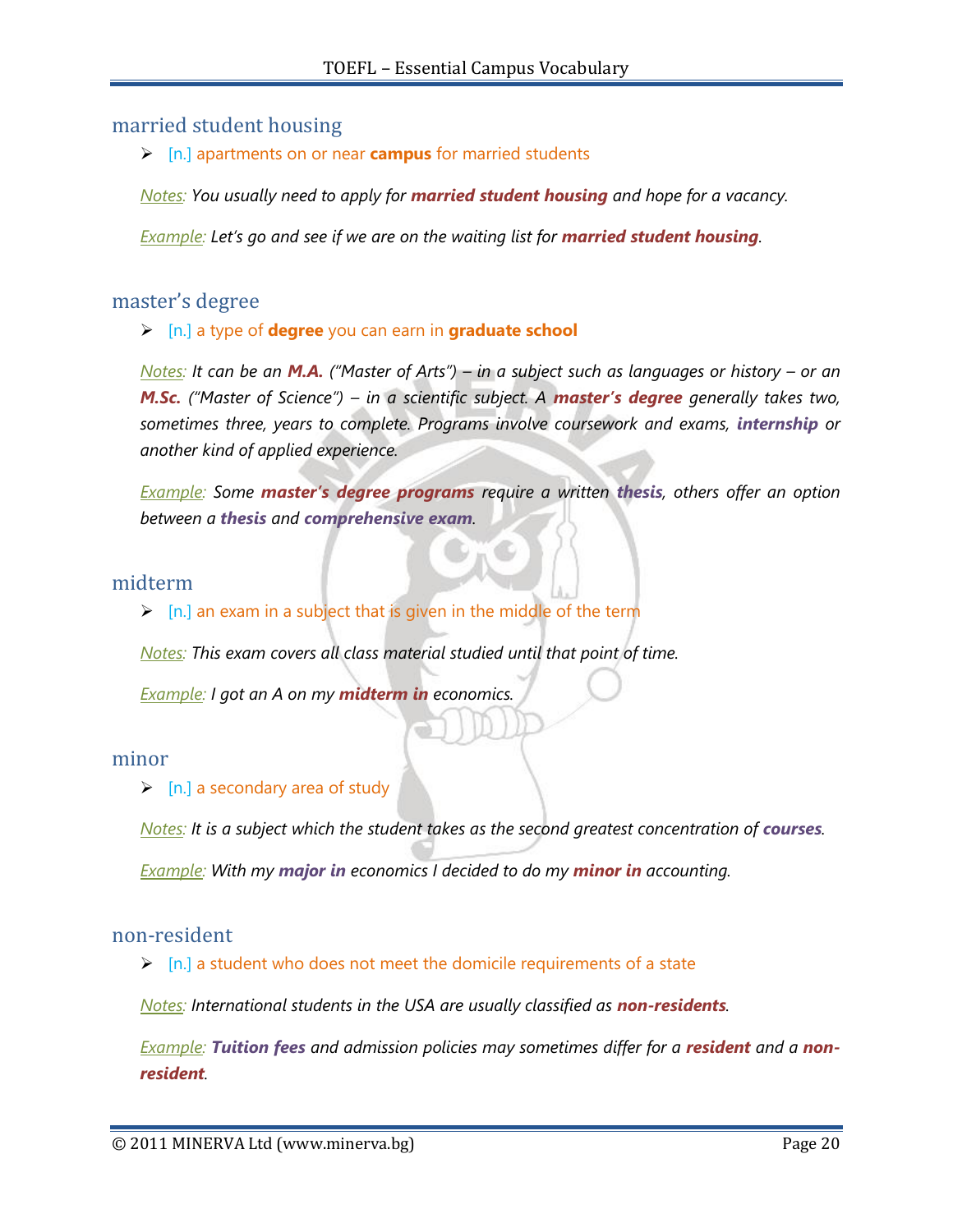#### notes

[n.] a brief record of a **lecture** to help students recall the important points

*Example: Can I borrow your notes from today"s lecture on environmental issues.*

### objective test

 $\triangleright$  [n.] a test with one possible correct answer

*Notes: Such tests typically have a multiple-choice, matching, or true-false format.*

*Example: Will the final exam be an objective test or we will have to write an essay?*

office hours

 [n.] the posted days and times a **professor** can be expected to be in his / her office available to students

*Notes:* **Office hours** are usually posted on the door of the respective professor's office. This is a *job requirement for all instructors. Actually, students pay for those hours and should feel free*  to take advantage of them as this is one of the most valuable learning tools universities offer. *Some students are just too busy while others simply feel shy to meet a professor one-on-one. But, generally, the purpose of office hours is to give busy students access to busy teachers and most professors will expect students to show up for their office hours with a specific question or concern related to the class they are taking.*

*Example: Do you know Dr. Graham"s office hours?*

#### on probation

[prep. phr.] on a trial period to improve your **grades** before disciplinary action

*Example: I have to keep my grades up or I will end up on probation.*

#### on reserve

 [prep. phr.] books **on reserve** are retained in a special place in the library and can be used only in the library

*Example: You have to check if that book is on reserve.*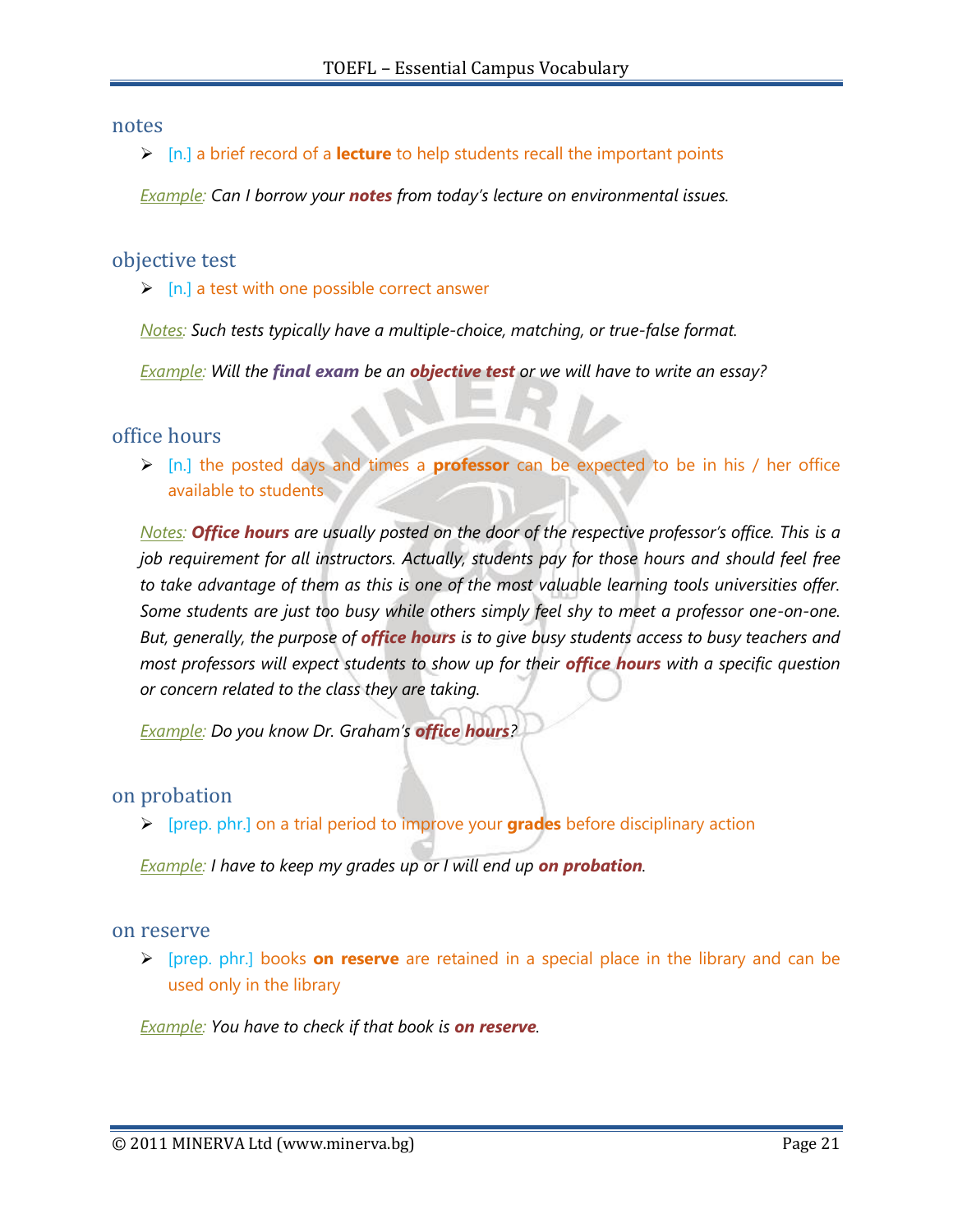### open-book test

[n.] a test during which students can consult their books and **notes**

*Example: Don't assume you may go there tomorrow unprepared even though it is an openbook test.*

#### orientation

 $\triangleright$  [n.] a program for new students at a college or university during which they receive information about the school

*Example: As a freshman, it is a good idea to go to tomorrow"s orientation.*

#### override

[n.] permission to enter a **class** for which a student does not qualify

*Example: If you want to take that class, you should request an override.*

#### part-time

 $\triangleright$  [n.] less than the full work day or school day

*Notes: A part-time student is a student who is enrolled at a university or college but is not taking the minimum number of credits (often 12) to meet the university's requirement for a full-term course.*

*Example: I applied for a part-time job on campus.*

## placement office

 $\triangleright$  [n.] the office where students receive assistance in locating appointment

*Example: You should check the interview listing in the placement office to see when your interview is scheduled.*

#### plagiarize

 $\triangleright$  [v.] to use someone else's written work without giving that person credit

*Notes: Plagiarizing can be grounds for academic dismissal.*

*Example: To avoid plagiarizing, you should always cite the source.*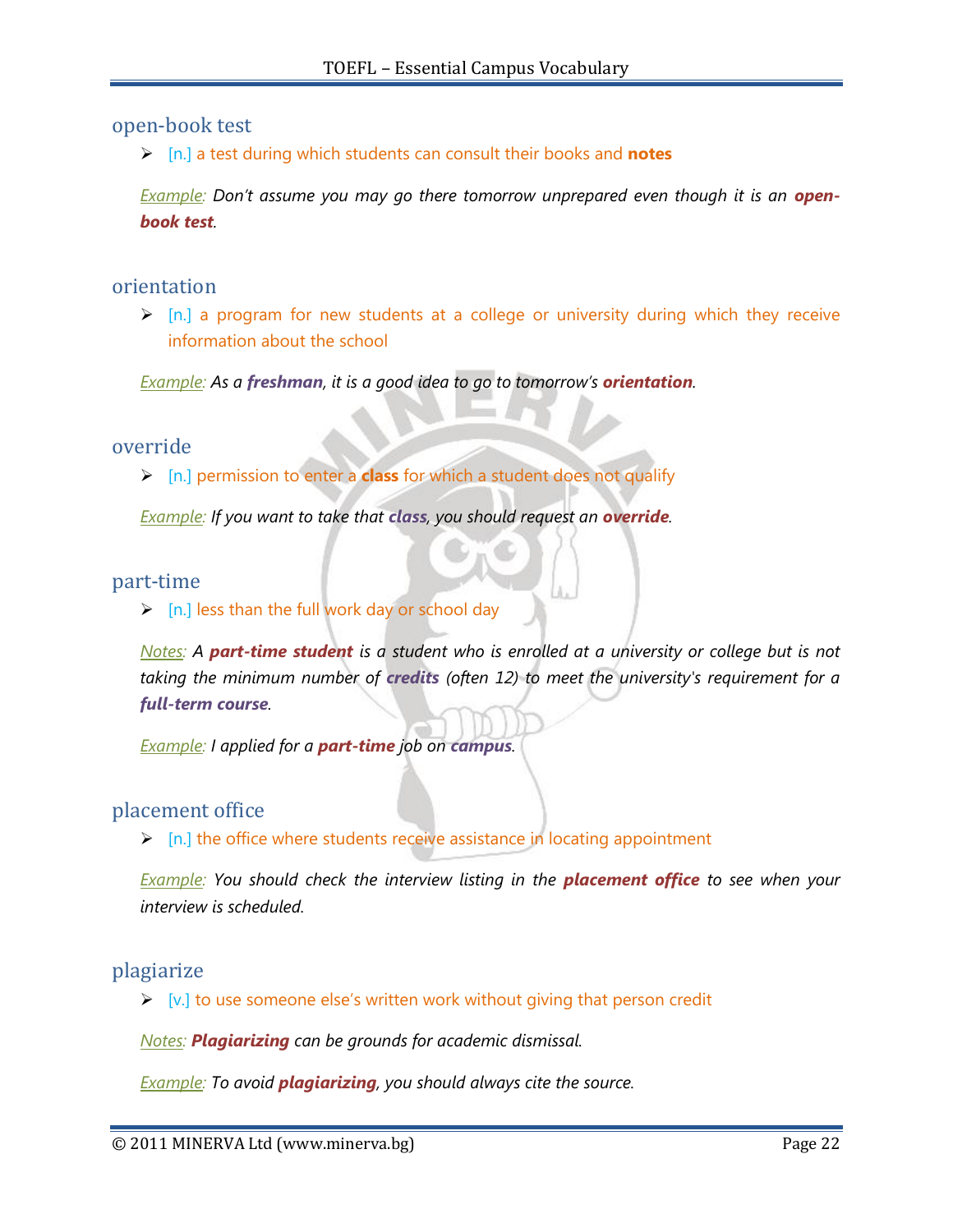# pop quiz

 $\triangleright$  [n.] a quiz that is given without notice

*Example: Let's not be late for class today in case there is a pop quiz at the beginning of class.* 

## to post a grade

[v. phr.] to display a list with **grades** in a public place

*Example: Let"s get back to campus to see if the grades are posted.*

# prerequisite

[n.] a **course** required before a student is eligible to take a higher-level **course**

*Example: I have to pass two prerequisites before I can register for the next class.*

# (full) professor

[n.] a college or university teacher who ranks above an **associate professor**

*Notes: Assistant professors, associate professors and full professors at American universities perform many duties: they teach classes, advise students, and carry out research that is published. They also serve on university committees and take part in other activities. Other faculty members at American universities are not expected to do all those jobs. They are not on a tenure track. Instead, they might be in adjunct or visiting positions. A visiting professor has a job at one school but works at another for a period of time. Being an adjunct*  **professor** is also a limited or part-time position, to do research or teach **classes**.

*Example: I want to speak with my professor about the project, so let"s go and check if the professor's office hours are posted.* 

# program of study

[n.] a list of **courses** that a student must take to fulfill the requirements for graduation

*Example: The advisor told me that this program of study is a four-year plan.*

#### quarter

[n.] an academic **term** that is usually ten to twelve weeks in length

*Example: I have to finish my thesis this quarter.*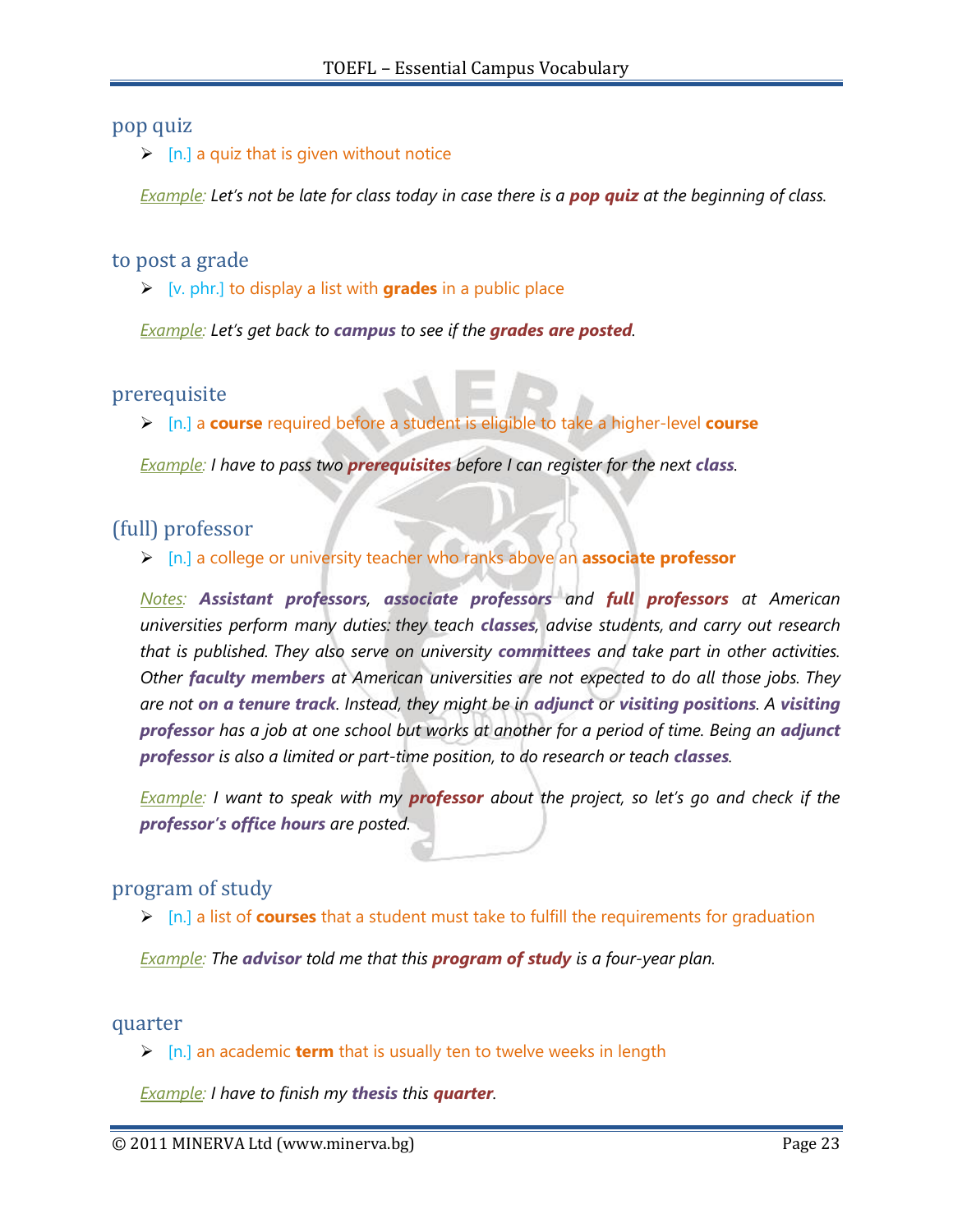### registrar

 $\triangleright$  [n.] a university official in charge of keeping records

*Notes: You see the registrar about your transcript, about grade change, etc.*

*<u>Example</u>: You have to file a change of address with the <i>registrar*.

#### requirements

[n.] **classes** that are required for your **major** and that make up the core for your **degree**

*Example: I have several more requirements to complete.*

resident advisor

[n.] an advisor who lives in a **dormitory** and provides student counseling and supervision

*Example: Why don"t you speak to the resident advisor about your problem?*

### review session

[n.] a study meeting led by a **professor** to revise material before a test

*Example: Let's schedule a review session with our study group.* 

## room and board

[n.] **fees** for room rent and meals

*Example: My scholarship doesn"t cover room and board.*

#### schedule

[n.] a list of **courses** with dates, times, and locations

*Example: My schedule this semester doesn"t include evening classes.*

#### scholarship

 $\triangleright$  [n.] financial help awarded to a student

*Example: I sent my application for scholarship yesterday.*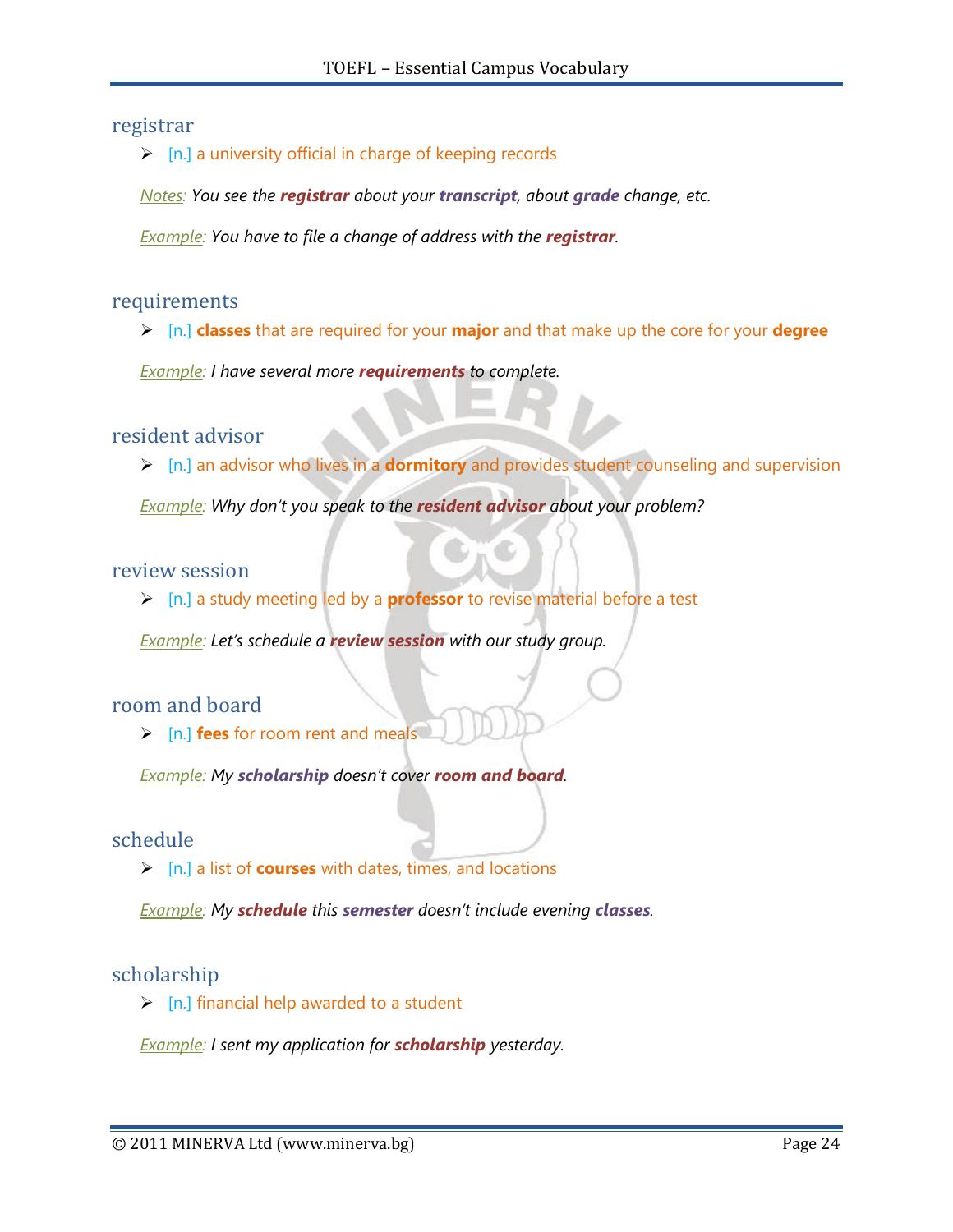### section

[n.] one of several options for the same **course**

*Example: I prefer to take the section that Dr. Brown teaches.*

#### semester

 $\triangleright$  [n.] a period of study usually 15-18 weeks long

*Example: I have to take eighteen credit hours next semester.*

#### senior

> [n.] a fourth-year college student

*Example: I will be a senior next semester and I will have to take five classes.*

#### shuttle

[n.] a bus that has a short route around the **campus**

*Example: I use the campus shuttle to save time.*

# to sign up (for a class)

[n.] **to enroll in a class**

*Example: I signed up for the same music theory class as my friend Nancy.*

#### sophomore

 $\triangleright$  [n.] a second-year college student

*Example: As a full-time student you will be a sophomore by the third semester.*

#### sorority

 $\triangleright$  [n.] a social organization for female college students

*Example: There are many sororities on campus.*

*Example: There are frequent social gatherings at sorority houses.*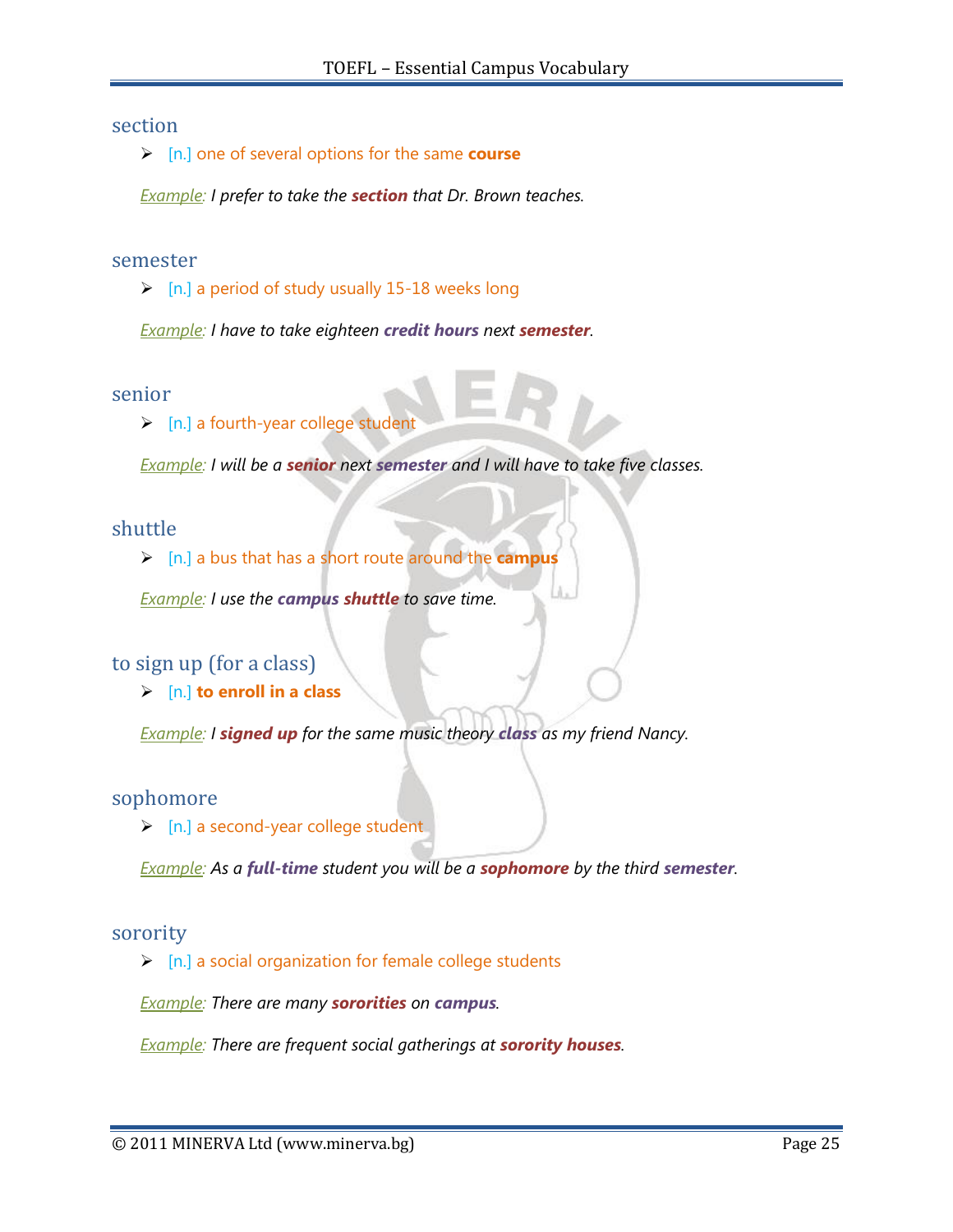## stacks

### $\triangleright$  [n.] the bookshelves at the library

*Example: Some librarians let you look in the stacks yourself for the book you need.*

# student I.D. number

 $\triangleright$  [n.] a number used for identification at a college or university

*Notes: Often the social security number is used as a student ID number.*

*Example: I can"t remember my student ID number.*

## student union

[n.] a building on **campus** where students can relax and socialize

*Example: The oldest student union in the US is Houston Hall at the University of Pennsylvania.*

# study lounge

[n.] an area in a **dormitory** where students can go to study

*Example: Is the study lounge in this dorm quiet?*

# T.A.

[n.] an abbreviation for **teaching assistant**

*Example: Talk to the T.A. if you have questions about the <i>lecture*.

#### tenure

 $\triangleright$  [n.] an academic rank that guarantees permanent status

*Notes: A person with tenure cannot be easily dismissed as such appointments are permanent. University teachers and researchers who are hired with the understanding that they will seek tenure are said to be on a tenure track. Assistant professor is the first job on this path.*

*Example: You"d better check the requirements for tenure but I think you will first have to get your Ph.D. to qualify for tenure.*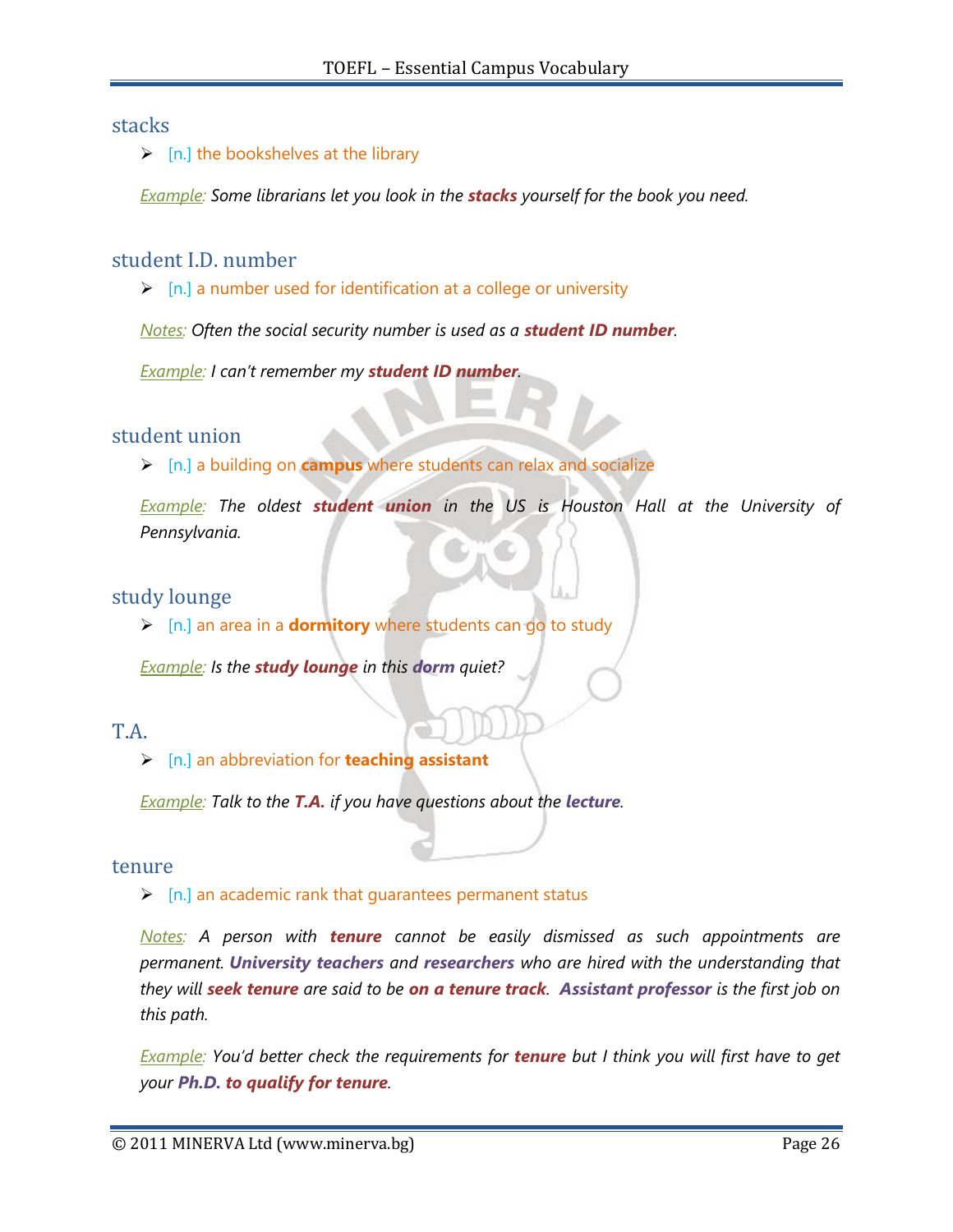#### term

 $\triangleright$  [n.] a time period when colleges are in session

*Notes: Academic terms may be of varying lengths, e.g. semesters, trimesters, or quarters.*

*Example: Mark passed all of his classes last term.*

## thesis

 [n.] a written research on a specific topic prepared by a candidate for a **bachelor's** or **master's degree**

*Example: You would need at least one semester to write your thesis.*

## transcript

 $\triangleright$  [n.] a printed and certified copy of a student's educational records

*<u>Example</u>: My friend requested an extra copy of his transcript.* 

## transfer

 $\triangleright$  [v.] to change schools

*Example: If I transfer colleges, I will lose credits.*

## trimester

 [n.] a period of study that usually covers three equal terms of roughly 10-12 weeks during an **academic year**

*Example: My college uses a trimester system.*

# tuition (fee)

 $\triangleright$  [n.] the money charged by an institution for instruction and training

*Notes: Tuition fees do not include the cost of books and other expenses related with accommodation, travel, food and any other expenses. Tuition payments are normally required to be made each quarter or semester and may depend on the number of credits for which a student is enrolled. This also depends on one"s status as a resident or non-resident.*

*Example: Tuition at private colleges is more so I will need a scholarship.*